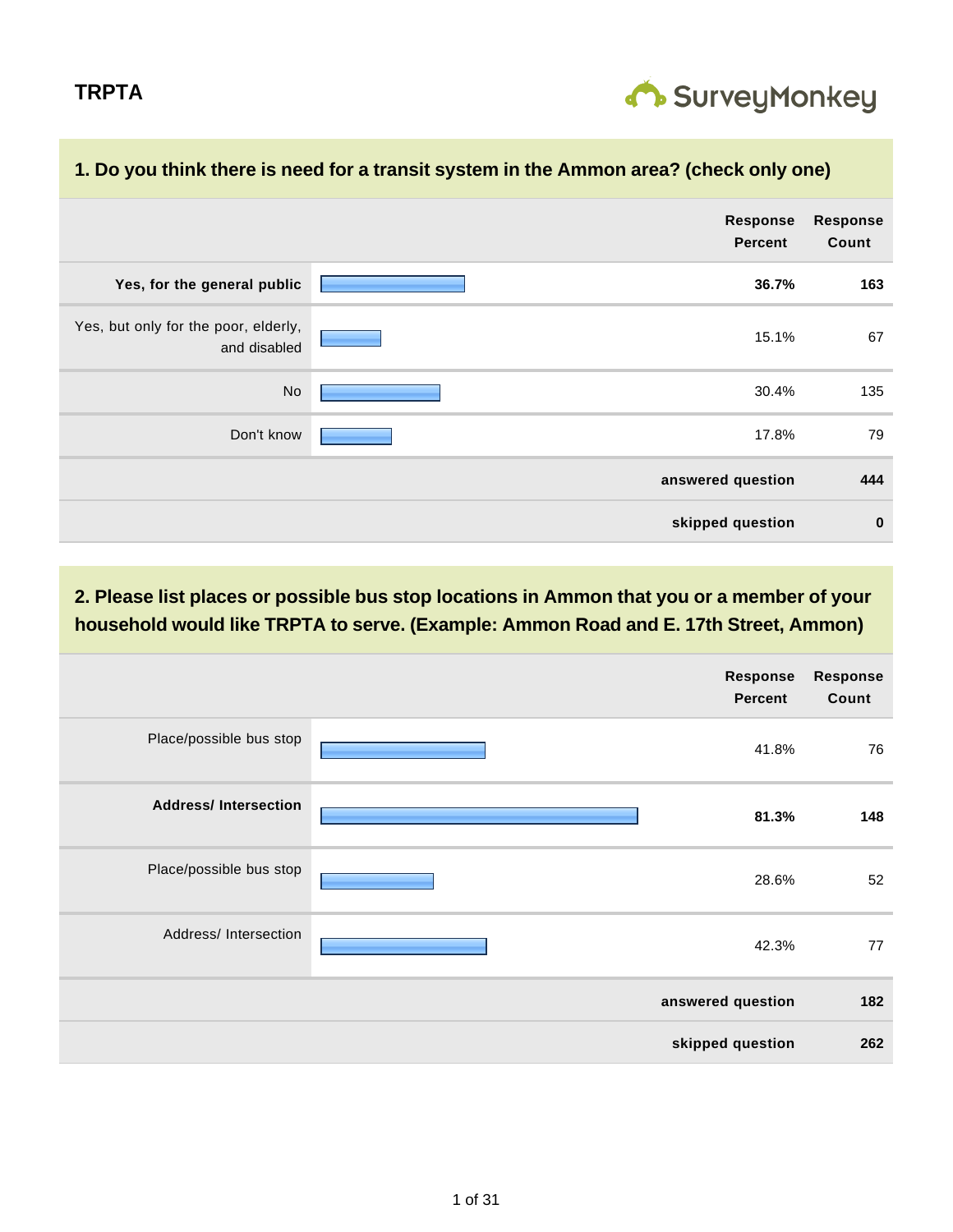**3. What do you think the days of operation should be? (check all that apply)**



## **4. What should the hours of transportation be? (check all that apply)**

| <b>Response</b><br>Count | Response<br><b>Percent</b> |                            |
|--------------------------|----------------------------|----------------------------|
| 90                       | 40.0%                      | Early morning (6-8 a.m.)   |
| 153                      | 68.0%                      | Morning (8-10 a.m.)        |
| 126                      | 56.0%                      | Mid-morning (10 a.m.-noon) |
| 118                      | 52.4%                      | Afternoon (noon-2 p.m.)    |
| 134                      | 59.6%                      | Mid-afternoon (2-4 p.m.)   |
| 144                      | 64.0%                      | Evening (4-6 p.m.)         |
| 70                       | 31.1%                      | Late evening (6-8 p.m.)    |
| 31                       | Other (please specify)     |                            |
| 225                      | answered question          |                            |
| 219                      | skipped question           |                            |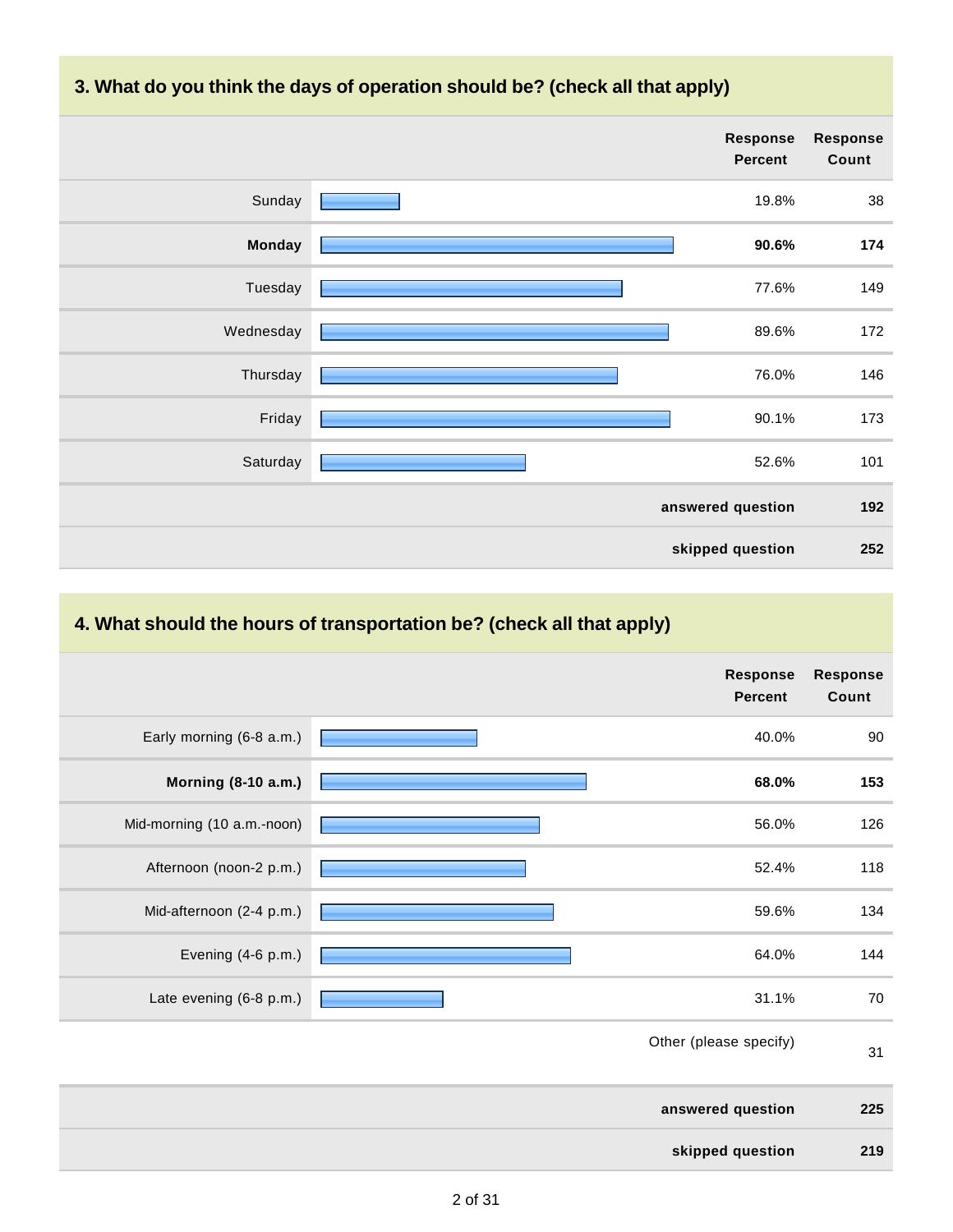# **5. Additional Comments: Response Count** 149 **answered question 149 skipped question 295**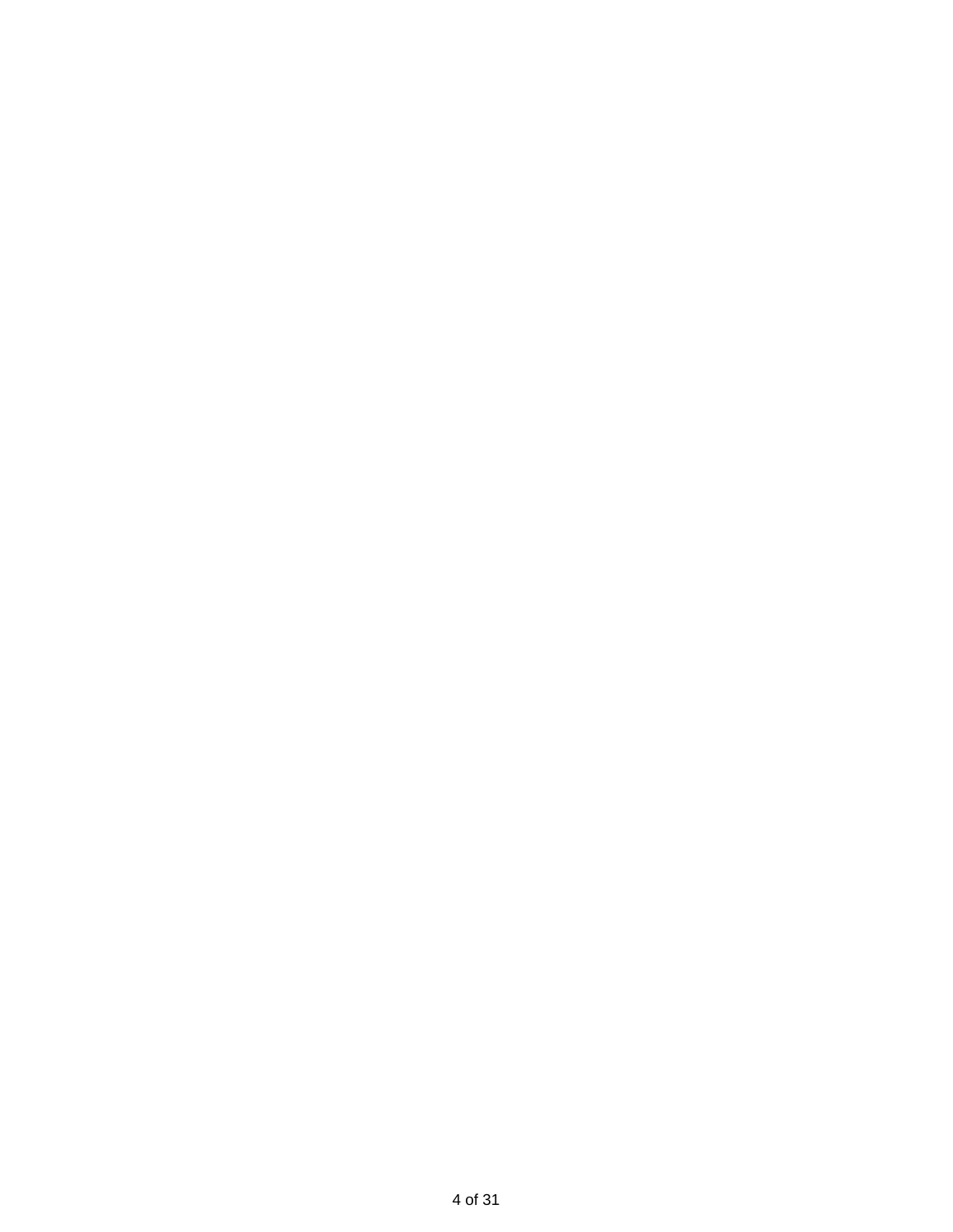|                          | Place/possible bus stop |                      |  |
|--------------------------|-------------------------|----------------------|--|
| $\mathbf 1$              | Hospital parking lot    | Sep 18, 2012 7:56 AM |  |
| $\overline{2}$           | Kohl's area             | Sep 18, 2012 7:55 AM |  |
| $\overline{\mathcal{A}}$ | Mall                    | Sep 18, 2012 7:51 AM |  |
| 5                        | Mall                    | Sep 18, 2012 7:51 AM |  |
| 8                        | Walgreens               | Sep 18, 2012 7:45 AM |  |
| 16                       | Speedi Mart             | Sep 17, 2012 3:53 PM |  |
| 24                       | Tiebreaker Area         | Sep 17, 2012 3:41 PM |  |
| 33                       | Rawson st.              | Sep 17, 2012 3:31 PM |  |
| 44                       | Walgreens               | Sep 17, 2012 3:12 PM |  |
| 45                       | 3646 Stonegate          | Sep 17, 2012 3:11 PM |  |
| 46                       | K-Mart                  | Sep 17, 2012 3:09 PM |  |
| 55                       | Windsor                 | Sep 17, 2012 3:02 PM |  |
| 56                       | Walgreens               | Sep 17, 2012 3:00 PM |  |
| 57                       | <b>Target</b>           | Sep 17, 2012 2:59 PM |  |
| 59                       | Near care facilities    | Sep 17, 2012 2:58 PM |  |
| 60                       | <b>Wal-Mart</b>         | Sep 17, 2012 2:58 PM |  |
| 62                       | Albertsons              | Sep 17, 2012 2:56 PM |  |
| 66                       | Walgreens               | Sep 17, 2012 2:51 PM |  |
| 67                       | Central                 | Sep 17, 2012 2:50 PM |  |
| 68                       | Legends Gas             | Sep 17, 2012 2:48 PM |  |
| 69                       | Speedi Mart             | Sep 17, 2012 2:47 PM |  |
| 70                       | Speedi Mart             | Sep 17, 2012 2:46 PM |  |
| 75                       | 17th St.                | Sep 17, 2012 2:42 PM |  |
| 77                       | Speedi Mart             | Sep 17, 2012 2:40 PM |  |
| 78                       | Ammon Rd and E. 17th st | Sep 17, 2012 2:38 PM |  |
| 83                       | Ammon rd                | Sep 17, 2012 2:33 PM |  |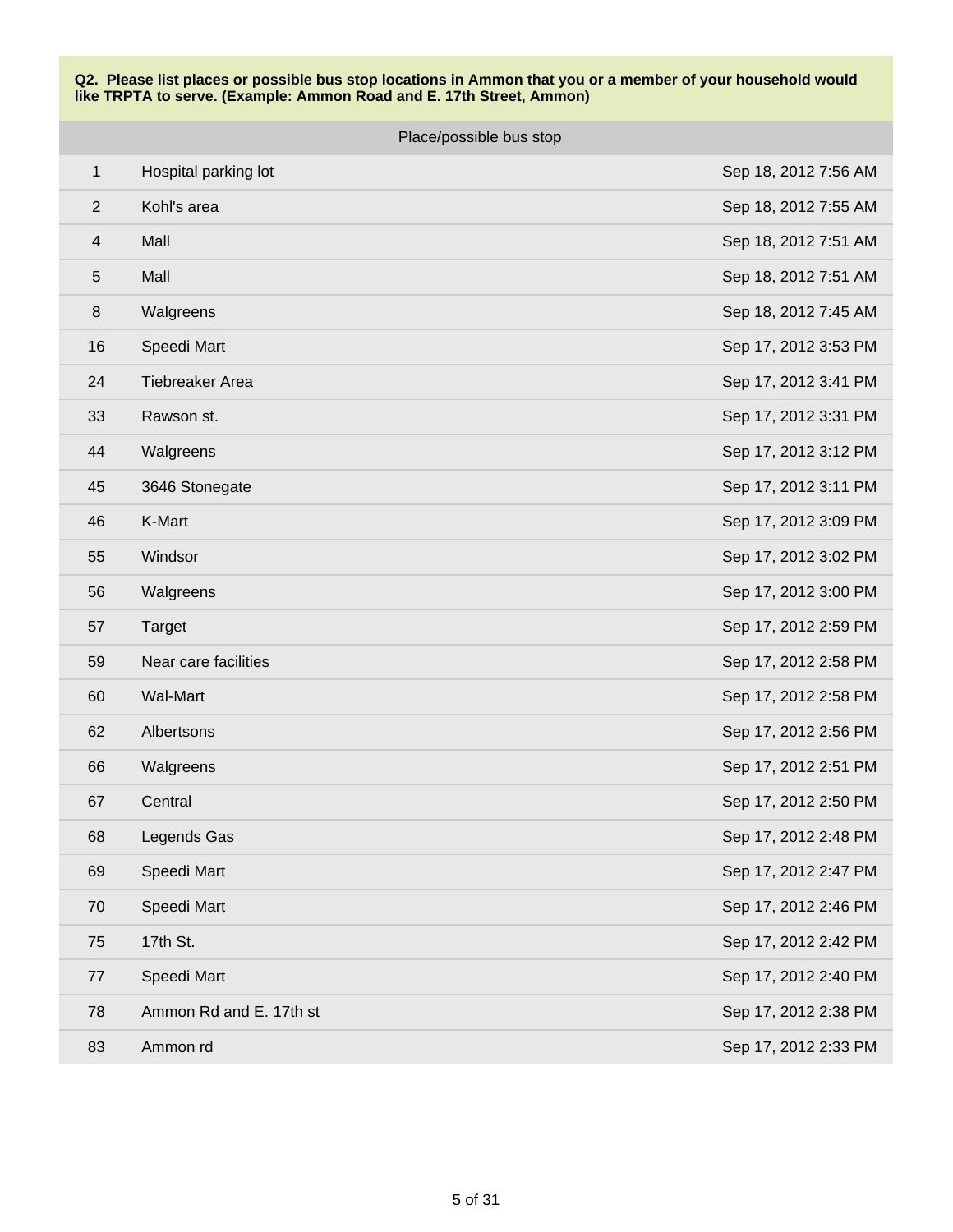| 84  | Walmart                                    | Sep 17, 2012 2:33 PM  |
|-----|--------------------------------------------|-----------------------|
| 85  | Ammon and Hitt                             | Sep 17, 2012 2:32 PM  |
| 87  | Ammon and Sunnyside                        | Sep 17, 2012 2:29 PM  |
| 89  | Albertsons                                 | Sep 17, 2012 2:28 PM  |
| 90  | Ross/17th St                               | Sep 17, 2012 2:28 PM  |
| 92  | Sunnyside/Hitt                             | Sep 17, 2012 2:26 PM  |
| 93  | Sonic                                      | Sep 17, 2012 2:26 PM  |
| 96  | Speedi Mart                                | Sep 17, 2012 2:23 PM  |
| 98  | <b>Ammon City Building</b>                 | Sep 17, 2012 2:21 PM  |
| 102 | Windsor Dr.                                | Sep 17, 2012 2:18 PM  |
| 107 | Albertsons                                 | Sep 17, 2012 2:11 PM  |
| 109 | Old East Gate Drug                         | Sep 17, 2012 2:07 PM  |
| 116 | N/A                                        | Sep 17, 2012 1:59 PM  |
| 121 | none                                       | Sep 17, 2012 1:51 PM  |
| 127 | Walgreens                                  | Sep 17, 2012 1:34 PM  |
| 131 | <b>City Building</b>                       | Sep 17, 2012 1:30 PM  |
| 139 | Maverik                                    | Sep 17, 2012 1:13 PM  |
| 140 | none                                       | Sep 17, 2012 1:12 PM  |
| 143 | <b>Centennial Ranch</b>                    | Sep 17, 2012 1:08 PM  |
| 146 | Walgreens                                  | Sep 17, 2012 1:01 PM  |
| 147 | None                                       | Sep 17, 2012 12:58 PM |
| 151 | Sunnyside                                  | Sep 17, 2012 12:53 PM |
| 152 | K-Mart                                     | Sep 17, 2012 12:50 PM |
| 153 | Ammon and 49th                             | Sep 15, 2012 8:21 AM  |
| 154 | Midway                                     | Sep 14, 2012 8:35 AM  |
| 155 | 17th at the church across from eagle point | Sep 13, 2012 8:44 AM  |
| 156 | 17th and ammon                             | Sep 10, 2012 6:41 AM  |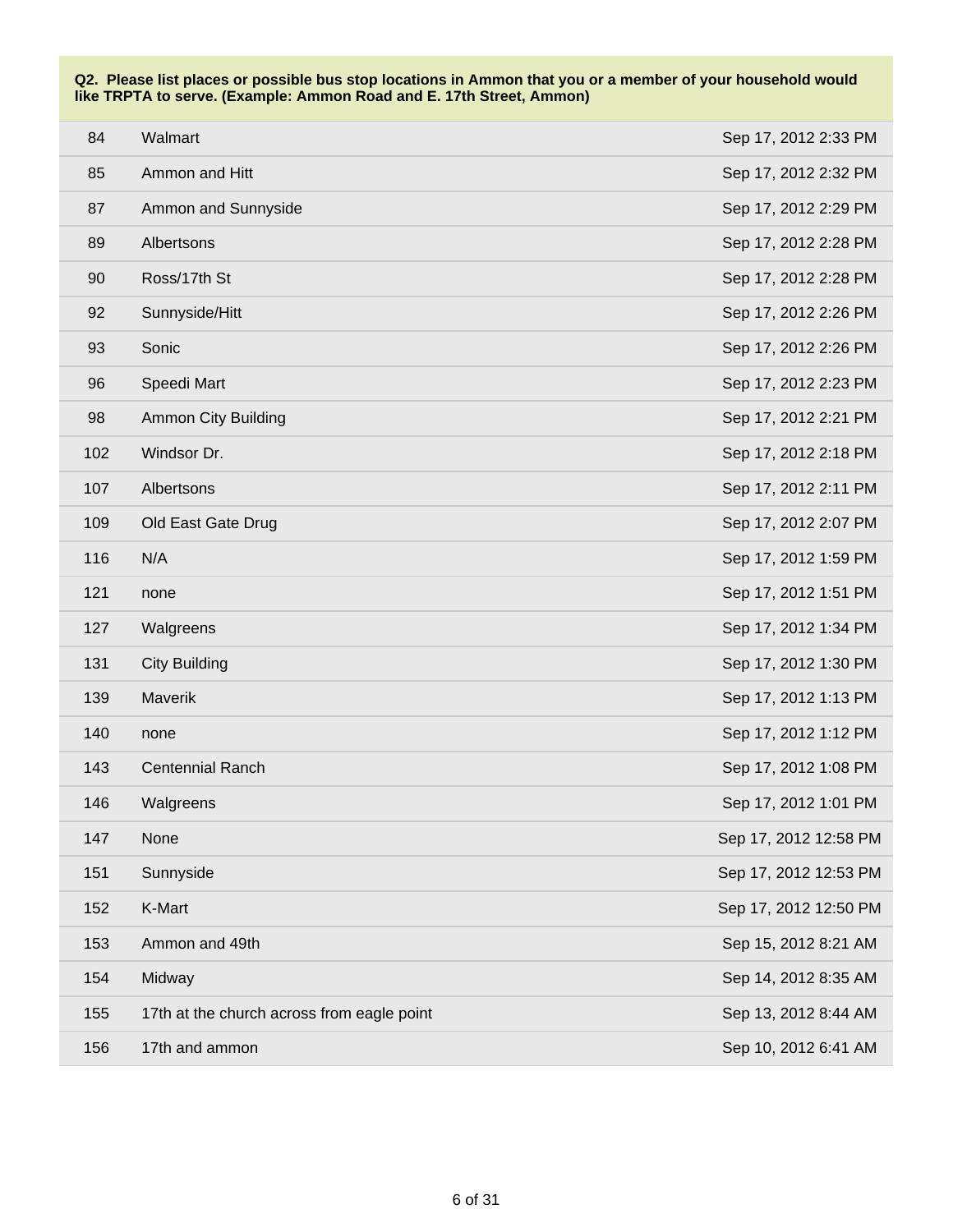| 157            | Sunnyside and Ammon                       | Sep 9, 2012 10:40 AM  |
|----------------|-------------------------------------------|-----------------------|
| 158            | Walmart/Albertsons/Legend Gas             | Sep 8, 2012 4:26 PM   |
| 159            | mcdonalds farm                            | Sep 6, 2012 6:16 PM   |
| 160            | Cortland Ridge Neighborhood               | Sep 6, 2012 5:50 PM   |
| 162            | Kohls                                     | Sep 5, 2012 7:49 AM   |
| 164            | The Mall                                  | Sep 1, 2012 4:05 PM   |
| 165            | liberty square                            | Aug 31, 2012 2:11 PM  |
| 166            | Ammon Road and E. 17th Street (Walgreens) | Aug 31, 2012 9:29 AM  |
| 167            | Ammon Rd and Sunnyside                    | Aug 31, 2012 9:20 AM  |
| 169            | <b>Target Shopping Complex</b>            | Aug 31, 2012 7:55 AM  |
| 170            | corner of ammon and sunnyside             | Aug 30, 2012 12:39 PM |
| 171            | Corner of Ammon Road and 17th Street      | Aug 29, 2012 9:12 AM  |
| 172            | Ammon Rd and E. 17th St                   | Aug 28, 2012 3:35 PM  |
| 173            | corners on 17th st                        | Aug 28, 2012 12:20 PM |
| 174            | Walgreens                                 | Aug 28, 2012 8:54 AM  |
| 175            | One of the church buildings in Ammon      | Aug 27, 2012 3:45 PM  |
| 176            | <b>Teton Mall</b>                         | Aug 27, 2012 11:47 AM |
| 177            | Ammon and 17th st, as above               | Aug 26, 2012 3:30 PM  |
| 178            | See comments below                        | Aug 26, 2012 1:13 PM  |
| 179            | matchpoint and john adams                 | Aug 26, 2012 8:36 AM  |
| 180            | Tiebreaker Dr and John Adams Pkwy         | Aug 26, 2012 8:36 AM  |
| 181            | Ammon Road and Ross Street, Ammon         | Aug 25, 2012 11:29 PM |
| 182            | Sunnyside and 45th East                   | Aug 25, 2012 3:21 PM  |
|                | Address/Intersection                      |                       |
| $\mathbf{1}$   | Sunnyside & Channing                      | Sep 18, 2012 7:56 AM  |
| $\overline{2}$ | Hitt & Sunnyside                          | Sep 18, 2012 7:55 AM  |
| 3              | Sunnyside & Stonegate                     | Sep 18, 2012 7:53 AM  |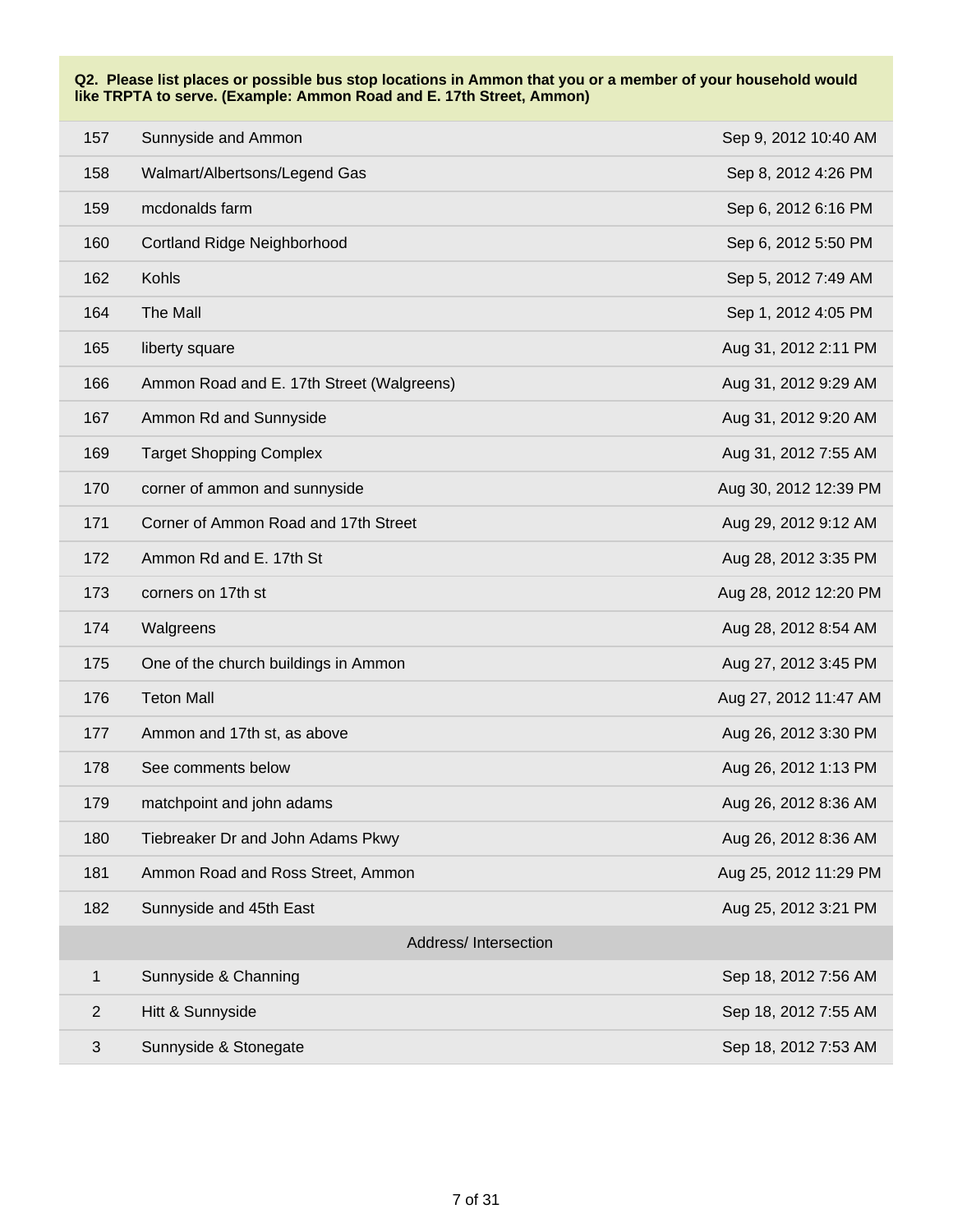| $6\phantom{1}6$ | Ammon Rd. & 17th St.             | Sep 18, 2012 7:50 AM |
|-----------------|----------------------------------|----------------------|
| $\overline{7}$  | Windsor Dr. & Briar Creek Ln.    | Sep 18, 2012 7:49 AM |
| $\,8\,$         | Ammon Rd & 17th St.              | Sep 18, 2012 7:45 AM |
| 9               | Ammon Rd. & 17th St.             | Sep 18, 2012 7:45 AM |
| 10              | Ross Ave & Marlene               | Sep 18, 2012 7:41 AM |
| 11              | Ammon Rd. & Sunnyside            | Sep 18, 2012 7:41 AM |
| 12              | Sunnyside & Ammon Rd.            | Sep 18, 2012 7:40 AM |
| 13              | Tie Breaker & Chasewood          | Sep 17, 2012 3:57 PM |
| 14              | Ammon Rd. & 17th St.             | Sep 17, 2012 3:56 PM |
| 15              | Ammon Rd. & 17th St.             | Sep 17, 2012 3:54 PM |
| 16              | Ammon Rd. & Sunnyside            | Sep 17, 2012 3:53 PM |
| 17              | Ammon Rd & 17th St.              | Sep 17, 2012 3:53 PM |
| 18              | Hitt Road & 17th St.             | Sep 17, 2012 3:52 PM |
| 19              | Rawson & Western                 | Sep 17, 2012 3:51 PM |
| 20              | 21st & Stafford                  | Sep 17, 2012 3:51 PM |
| 21              | 17th St. & Curlew Dr.            | Sep 17, 2012 3:48 PM |
| 22              | Stonegate & Judy                 | Sep 17, 2012 3:47 PM |
| 23              | Ammon Rd. & 17th St.             | Sep 17, 2012 3:43 PM |
| 24              | John Adams Pkwy & Tiebreaker Dr. | Sep 17, 2012 3:41 PM |
| 25              | Midway & Southwick               | Sep 17, 2012 3:40 PM |
| 26              | Midway & Southwick               | Sep 17, 2012 3:40 PM |
| 27              | Midway & Rawson                  | Sep 17, 2012 3:39 PM |
| 28              | Ammon Rd. & 17th St.             | Sep 17, 2012 3:38 PM |
| 29              | 1st St. & Tiebreaker             | Sep 17, 2012 3:37 PM |
| 30              | Ammon Rd. & 17th St.             | Sep 17, 2012 3:35 PM |
| 31              | John Adams & Ammon Rd.           | Sep 17, 2012 3:34 PM |
| 32              | Ammon Rd. & 17th St.             | Sep 17, 2012 3:32 PM |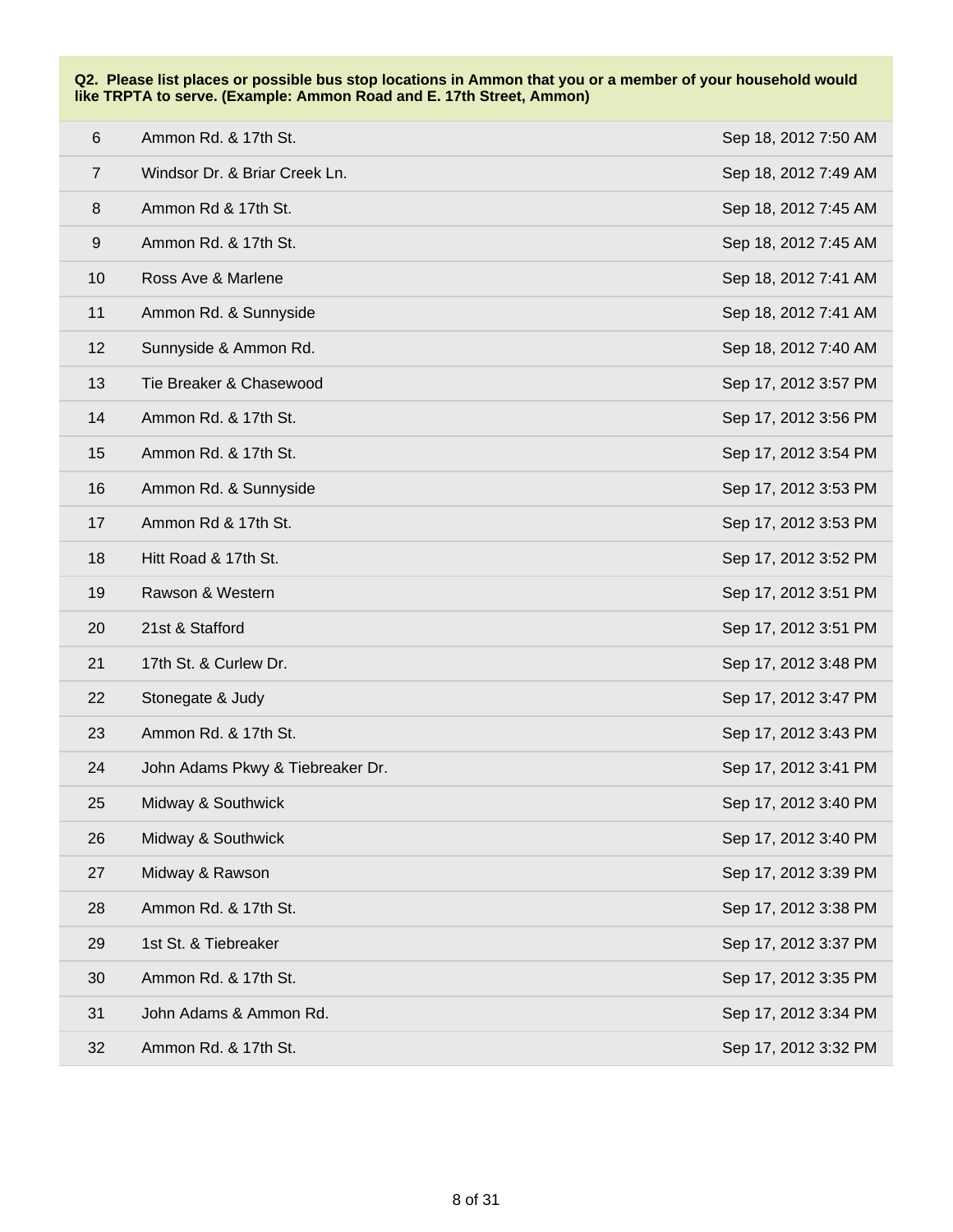| 33 | Rawson & Western            | Sep 17, 2012 3:31 PM |
|----|-----------------------------|----------------------|
| 34 | Hitt Rd. & Sunnyside        | Sep 17, 2012 3:29 PM |
| 35 | Hitt & Sunnyside            | Sep 17, 2012 3:28 PM |
| 36 | Georgia & Ammon Rd.         | Sep 17, 2012 3:23 PM |
| 37 | 17th St. & Ammon Rd.        | Sep 17, 2012 3:22 PM |
| 38 | Ammon Rd. & 17th St.        | Sep 17, 2012 3:21 PM |
| 39 | Midway & Southwick          | Sep 17, 2012 3:20 PM |
| 40 | Ammon & Sunnyside           | Sep 17, 2012 3:20 PM |
| 41 | Midway & 17th St.           | Sep 17, 2012 3:19 PM |
| 42 | Ammon Rd. & Sunnyside       | Sep 17, 2012 3:17 PM |
| 43 | Ammon & 17th St.            | Sep 17, 2012 3:14 PM |
| 44 | E. 17th St. & Ammon Rd.     | Sep 17, 2012 3:12 PM |
| 46 | 17th St.                    | Sep 17, 2012 3:09 PM |
| 47 | 17th St. & Eagles Homestead | Sep 17, 2012 3:08 PM |
| 48 | Samuel & Geneva             | Sep 17, 2012 3:08 PM |
| 49 | Ammon Rd. & 17th St.        | Sep 17, 2012 3:07 PM |
| 50 | Ammon Rd. & E. 17th         | Sep 17, 2012 3:07 PM |
| 51 | E. 17th & Hitt              | Sep 17, 2012 3:06 PM |
| 52 | Ammon Rd. & 17th St.        | Sep 17, 2012 3:06 PM |
| 53 | Ammon Rd. & John Adams      | Sep 17, 2012 3:05 PM |
| 54 | Ross & John Adams           | Sep 17, 2012 3:03 PM |
| 56 | Ammon Rd. & 17th St.        | Sep 17, 2012 3:00 PM |
| 58 | Molen & Midway              | Sep 17, 2012 2:59 PM |
| 60 | S. 25th E.                  | Sep 17, 2012 2:58 PM |
| 61 | Sunnyside Rd. & Ammon Rd.   | Sep 17, 2012 2:57 PM |
| 62 | Hitt Rd. & 17th St.         | Sep 17, 2012 2:56 PM |
| 63 | Ammon Rd. & 1st St.         | Sep 17, 2012 2:54 PM |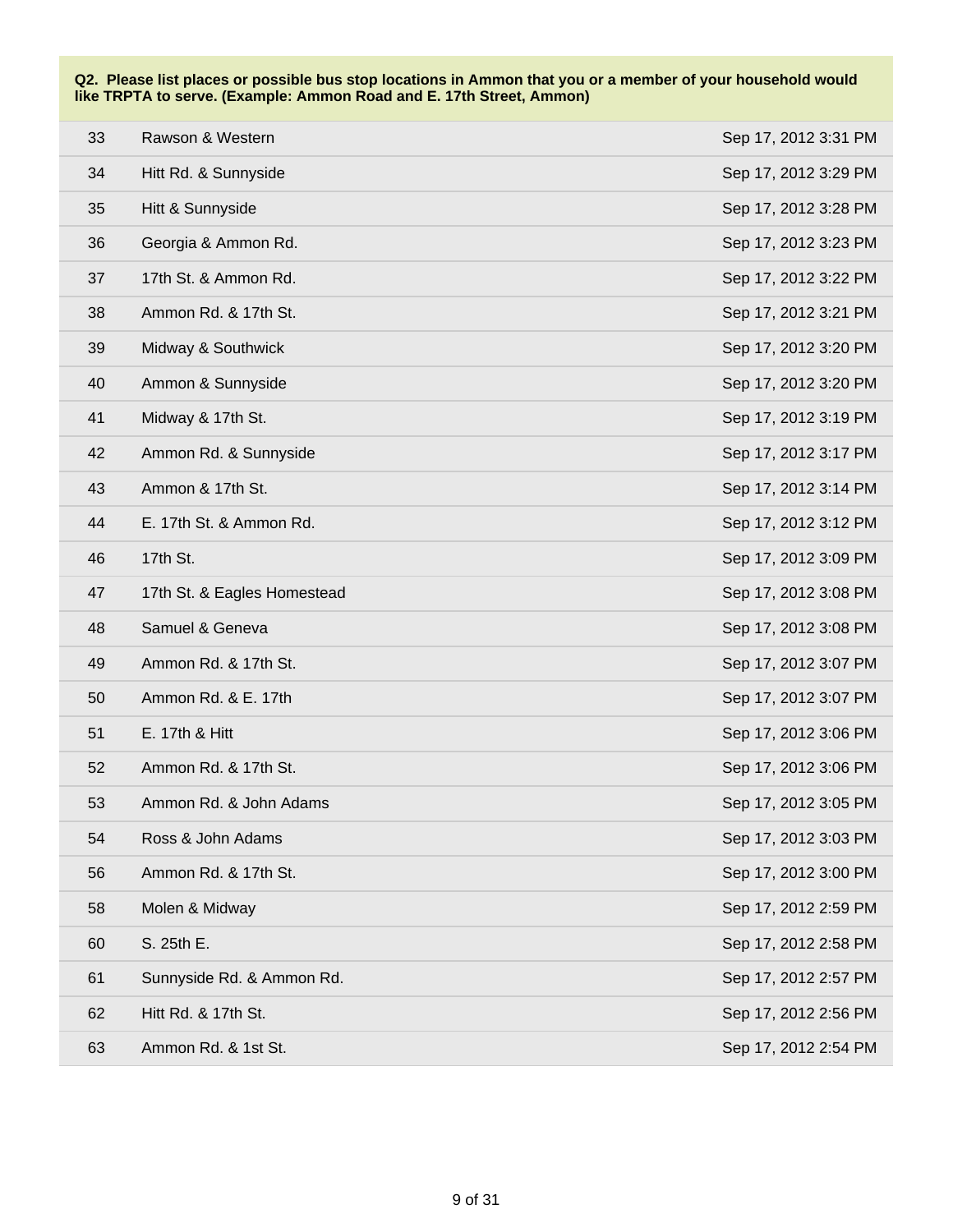| 64 | 17th St. & Midway               | Sep 17, 2012 2:53 PM |
|----|---------------------------------|----------------------|
| 65 | Ammon Rd. & E. 17th St.         | Sep 17, 2012 2:51 PM |
| 66 | 17th St. & Ammon Rd.            | Sep 17, 2012 2:51 PM |
| 67 | <b>Central and Sunnyside</b>    | Sep 17, 2012 2:50 PM |
| 68 | Ammon and 17th                  | Sep 17, 2012 2:48 PM |
| 69 | Sunnyside Rd. & Ammon Rd.       | Sep 17, 2012 2:47 PM |
| 70 | Sunnyside Rd. & Ammon Rd.       | Sep 17, 2012 2:46 PM |
| 71 | Ammon Rd. & E. 17th St.         | Sep 17, 2012 2:45 PM |
| 72 | Windsor & Heartland Cir.        | Sep 17, 2012 2:45 PM |
| 73 | Sunnyside Rd. & Ammon Rd.       | Sep 17, 2012 2:44 PM |
| 74 | Homestead & 17th St.            | Sep 17, 2012 2:42 PM |
| 76 | Windsor & Briar Creek Ln.       | Sep 17, 2012 2:42 PM |
| 77 | Sunnyside & Ammon Rd.           | Sep 17, 2012 2:40 PM |
| 79 | Ammon Rd & Sunnyside            | Sep 17, 2012 2:36 PM |
| 80 | Stonehaven & Judy St.           | Sep 17, 2012 2:35 PM |
| 81 | 17th St. & Windsor Dr.          | Sep 17, 2012 2:34 PM |
| 82 | Ammon Rd. & Georgia Lane        | Sep 17, 2012 2:33 PM |
| 83 | Wildwood                        | Sep 17, 2012 2:33 PM |
| 84 | S. 25th E.                      | Sep 17, 2012 2:33 PM |
| 86 | <b>Windsor &amp; Briarcreek</b> | Sep 17, 2012 2:29 PM |
| 88 | 1st St. & Tiebreaker Rd.        | Sep 17, 2012 2:28 PM |
| 89 | 17th St. & Hitt Rd.             | Sep 17, 2012 2:28 PM |
| 91 | Ammon Rd. & 17th St.            | Sep 17, 2012 2:27 PM |
| 93 | Curlew & 17th St.               | Sep 17, 2012 2:26 PM |
| 94 | Ammon Rd. & Sunnyside           | Sep 17, 2012 2:24 PM |
| 95 | Ammon Rd. & Sunnyside           | Sep 17, 2012 2:24 PM |
| 96 | Ammon Rd. & Sunnyside Rd.       | Sep 17, 2012 2:23 PM |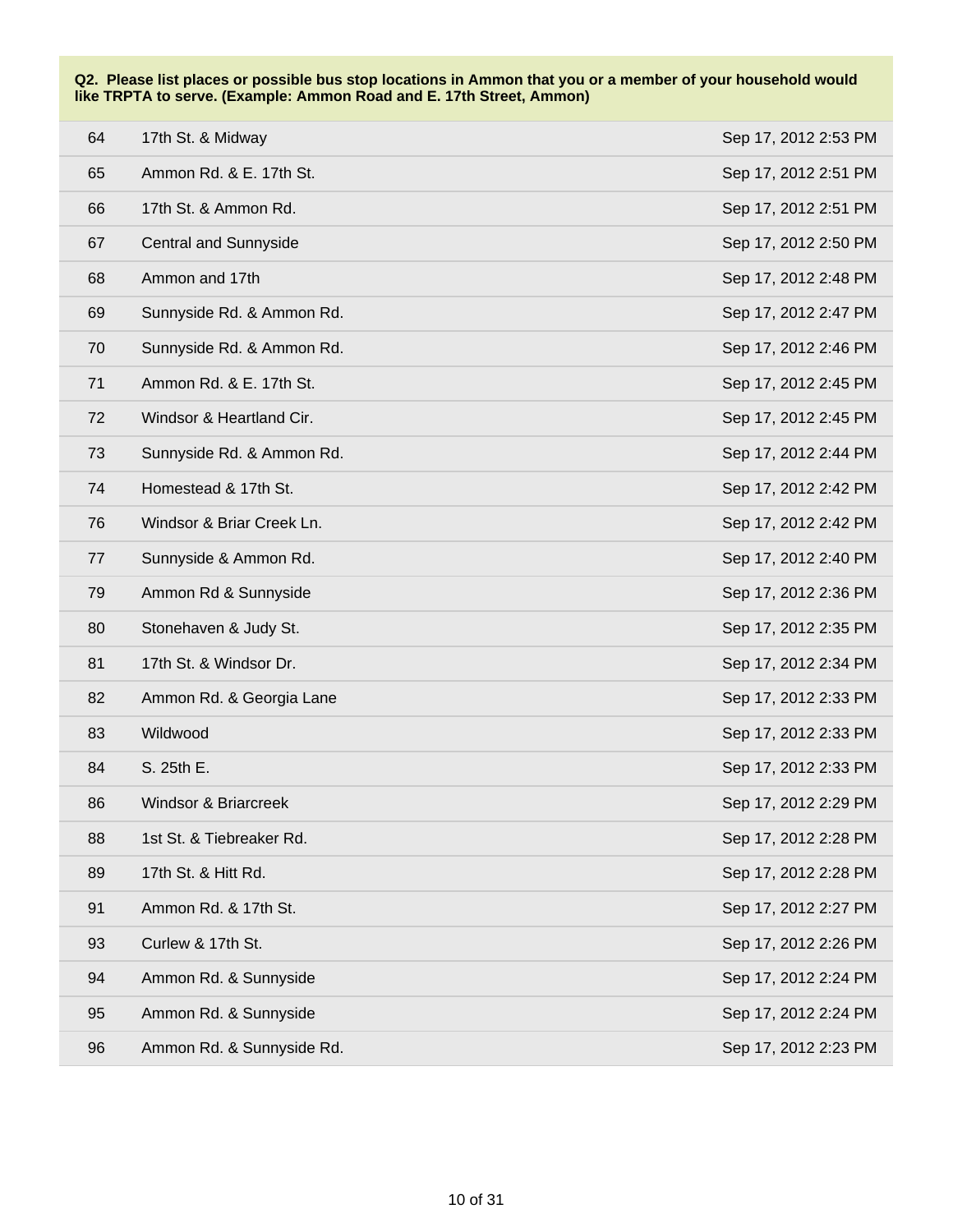| 97  | Sunnyside Rd. & Ammon Rd.   | Sep 17, 2012 2:23 PM |
|-----|-----------------------------|----------------------|
| 98  | Ammon Rd. & Brookfield      | Sep 17, 2012 2:21 PM |
| 99  | Ammon Rd. & 17th St.        | Sep 17, 2012 2:21 PM |
| 100 | Ammon Rd. & John Adams      | Sep 17, 2012 2:19 PM |
| 101 | Ammon Rd. & John Adams      | Sep 17, 2012 2:19 PM |
| 103 | Sunnyside Rd. & Ammon Rd.   | Sep 17, 2012 2:17 PM |
| 104 | Ammon Rd. & Sunnyside Rd.   | Sep 17, 2012 2:15 PM |
| 105 | Ammon Rd. & 17th St.        | Sep 17, 2012 2:14 PM |
| 106 | Ammon Rd. & 17th St.        | Sep 17, 2012 2:13 PM |
| 107 | 17th St. & Hitt Rd.         | Sep 17, 2012 2:11 PM |
| 108 | Wildwood Ln & E. 17th St    | Sep 17, 2012 2:10 PM |
| 109 | Midway & 17th St.           | Sep 17, 2012 2:07 PM |
| 110 | Hitt Rd. & 17th St.         | Sep 17, 2012 2:06 PM |
| 111 | Ammon Rd. & 1st St.         | Sep 17, 2012 2:05 PM |
| 112 | Hollow Dr. & 1st Street     | Sep 17, 2012 2:04 PM |
| 113 | Hitt Rd. & Sunnyside        | Sep 17, 2012 2:03 PM |
| 114 | Ammon Rd. & Lincoln Rd.     | Sep 17, 2012 2:02 PM |
| 115 | Hitt Rd. & Sunnyside        | Sep 17, 2012 2:01 PM |
| 116 | N/A                         | Sep 17, 2012 1:59 PM |
| 117 | Ammon Rd. & Lincoln Rd.     | Sep 17, 2012 1:59 PM |
| 118 | Tiebreaker Dr. & Matchpoint | Sep 17, 2012 1:56 PM |
| 119 | Central Ave & Molen         | Sep 17, 2012 1:55 PM |
| 120 | Ammon Rd. & Sunnyside       | Sep 17, 2012 1:53 PM |
| 122 | Wanda & Ross                | Sep 17, 2012 1:51 PM |
| 123 | E. 17th St. & Hitt Rd.      | Sep 17, 2012 1:39 PM |
| 124 | Ammon Rd. & 1st St.         | Sep 17, 2012 1:38 PM |
| 125 | 17th St. & Hitt             | Sep 17, 2012 1:36 PM |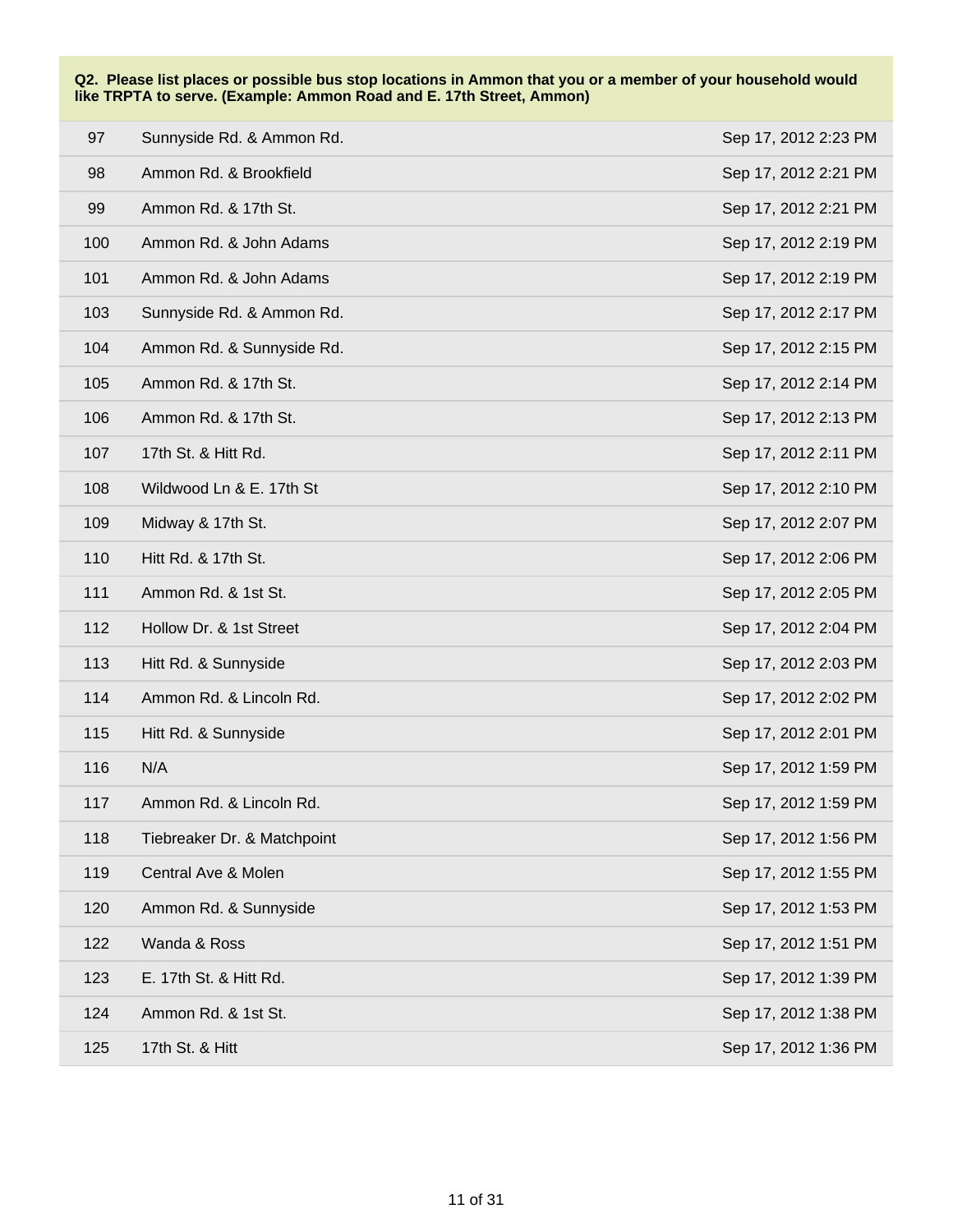| 126 | Orchard Cir. & Ross Ave.    | Sep 17, 2012 1:35 PM  |
|-----|-----------------------------|-----------------------|
| 127 | Ammon Rd. & 17th St.        | Sep 17, 2012 1:34 PM  |
| 128 | 17th St. & Curlew           | Sep 17, 2012 1:33 PM  |
| 129 | Sunnyside Rd. & Stonegate   | Sep 17, 2012 1:32 PM  |
| 130 | 17th St. & Windsor Dr.      | Sep 17, 2012 1:31 PM  |
| 131 | Ammon Rd. & Brookfield      | Sep 17, 2012 1:30 PM  |
| 132 | Ammon Rd. & 17th St.        | Sep 17, 2012 1:29 PM  |
| 133 | Crowley Rd. & 17th St.      | Sep 17, 2012 1:27 PM  |
| 134 | 17th St. & Curlew           | Sep 17, 2012 1:24 PM  |
| 135 | Ammon Rd. & 17th St.        | Sep 17, 2012 1:23 PM  |
| 136 | Ammon Rd. & 17th St.        | Sep 17, 2012 1:16 PM  |
| 137 | Stonegate & Brookstone Cir. | Sep 17, 2012 1:15 PM  |
| 138 | Sunnyside Rd. & Ammon Rd.   | Sep 17, 2012 1:15 PM  |
| 139 | Sunnyside Rd. & Ammon Rd.   | Sep 17, 2012 1:13 PM  |
| 141 | Taylorview & Sunnyside      | Sep 17, 2012 1:12 PM  |
| 142 | Ammon Rd. & Sunnyside       | Sep 17, 2012 1:09 PM  |
| 144 | Windsor & 17th St.          | Sep 17, 2012 1:08 PM  |
| 145 | Ammon Rd. & 17th St.        | Sep 17, 2012 1:03 PM  |
| 146 | 17th St. & Ammon Rd.        | Sep 17, 2012 1:01 PM  |
| 148 | Sunnyside Rd. & Ammon Rd.   | Sep 17, 2012 12:57 PM |
| 149 | 3870 Aspen Ln.              | Sep 17, 2012 12:56 PM |
| 150 | Ammon Rd. & Georgia Ln.     | Sep 17, 2012 12:56 PM |
| 152 | 17th Street & Trailwood     | Sep 17, 2012 12:50 PM |
| 153 | Hitt and 17th               | Sep 15, 2012 8:21 AM  |
| 154 | John Adams & Midway         | Sep 14, 2012 8:35 AM  |
| 155 | 17 and ammon                | Sep 13, 2012 8:44 AM  |
| 156 | Ammon and Sunnyside         | Sep 10, 2012 6:41 AM  |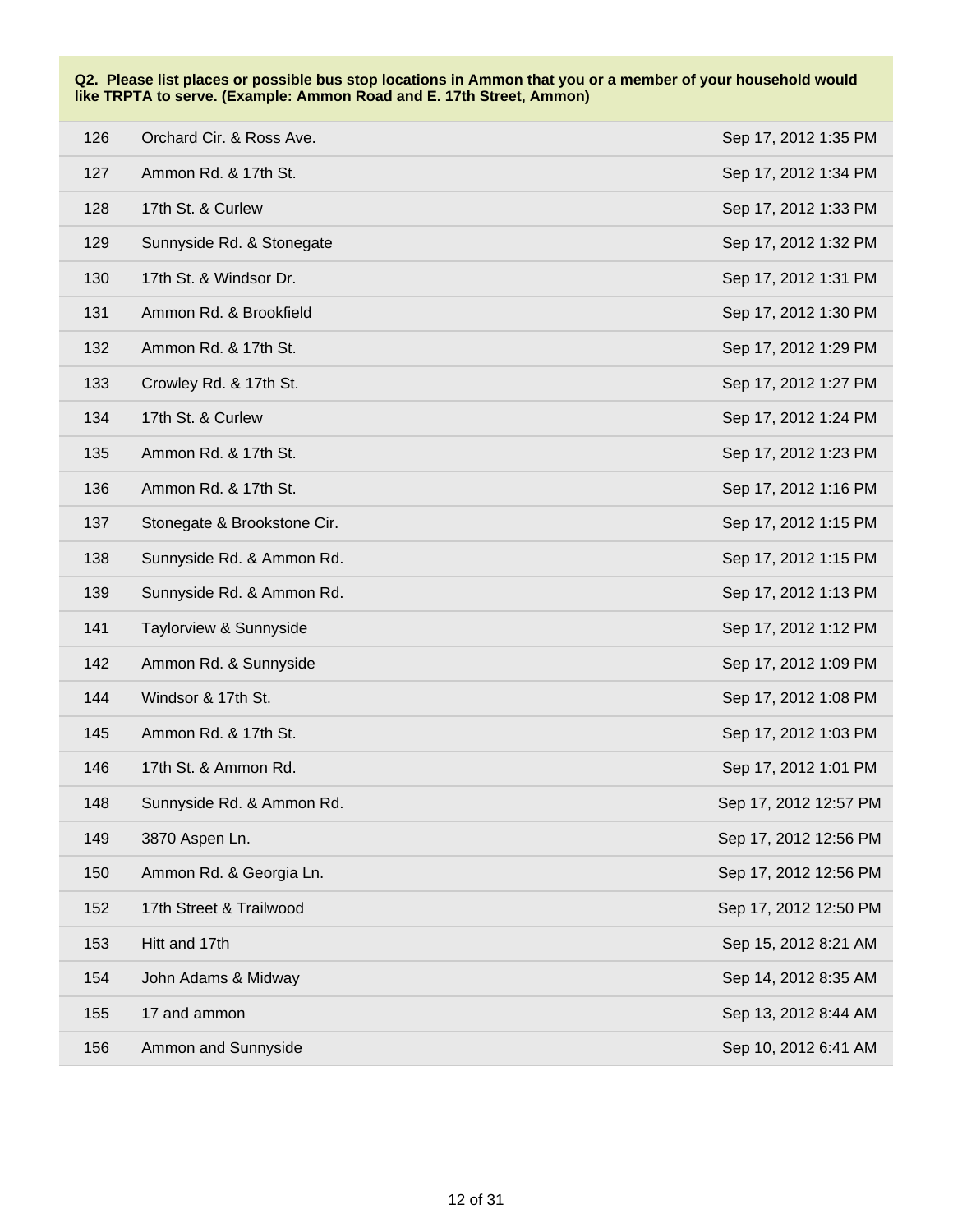| 159                     | jason                            | Sep 6, 2012 6:16 PM   |
|-------------------------|----------------------------------|-----------------------|
| 160                     | Thunder/Rocky Ridge              | Sep 6, 2012 5:50 PM   |
| 161                     | 45th and 17th                    | Sep 6, 2012 7:45 AM   |
| 164                     | Hitt and 17th                    | Sep 1, 2012 4:05 PM   |
| 165                     | 2475 s ammon rd                  | Aug 31, 2012 2:11 PM  |
| 168                     | 17th and Eagle Homestead         | Aug 31, 2012 8:24 AM  |
| 169                     | Movie theater                    | Aug 31, 2012 7:55 AM  |
| 170                     | eagle point                      | Aug 30, 2012 12:39 PM |
| 172                     | Ammon Rd and Sunnyside           | Aug 28, 2012 3:35 PM  |
| 174                     | Ammon Road and E. 17th, Ammon    | Aug 28, 2012 8:54 AM  |
|                         | Place/possible bus stop          |                       |
| $\mathbf 1$             | Smiths or Winco Parking Lots     | Sep 18, 2012 7:56 AM  |
| $\overline{2}$          | <b>Walmart Area</b>              | Sep 18, 2012 7:55 AM  |
| $\overline{\mathbf{4}}$ | Walmart                          | Sep 18, 2012 7:51 AM  |
| 5                       | Walmart                          | Sep 18, 2012 7:51 AM  |
| 11                      | <b>McCowin Park</b>              | Sep 18, 2012 7:41 AM  |
| 15                      | Walmart                          | Sep 17, 2012 3:54 PM  |
| 23                      | K-mart or Walmart                | Sep 17, 2012 3:43 PM  |
| 24                      | Mall                             | Sep 17, 2012 3:41 PM  |
| 37                      | Walmart                          | Sep 17, 2012 3:22 PM  |
| 42                      | Walmart                          | Sep 17, 2012 3:17 PM  |
| 44                      | <b>City Building</b>             | Sep 17, 2012 3:12 PM  |
| 52                      | <b>McCowin Park</b>              | Sep 17, 2012 3:06 PM  |
| 55                      | Windsor & Silverwood             | Sep 17, 2012 3:02 PM  |
| 60                      | All major crossroads on 17th St. | Sep 17, 2012 2:58 PM  |
| 62                      | Schools                          | Sep 17, 2012 2:56 PM  |
| 69                      | Walgreens                        | Sep 17, 2012 2:47 PM  |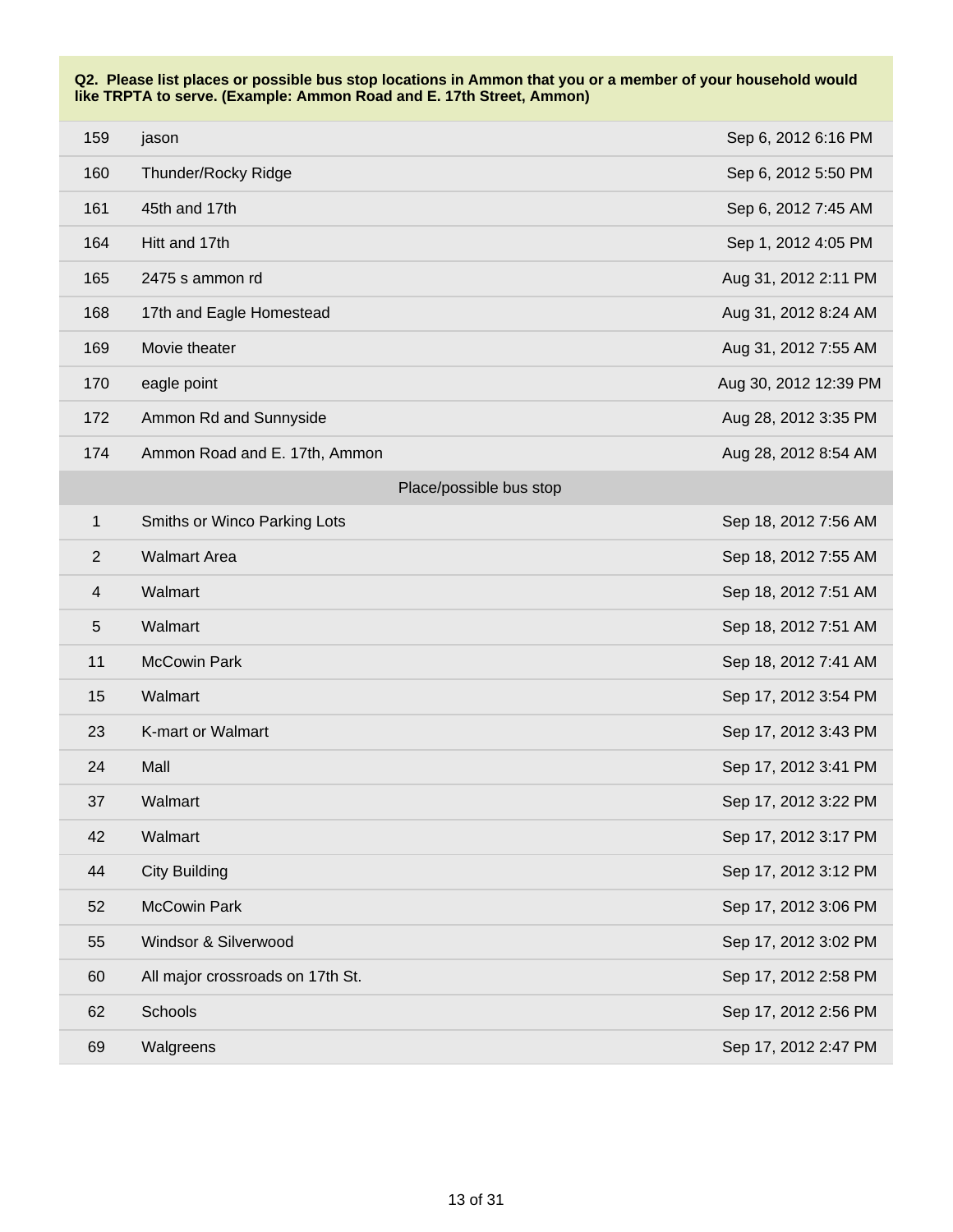| 77  | Walgreens                                  | Sep 17, 2012 2:40 PM  |
|-----|--------------------------------------------|-----------------------|
| 83  | Ross                                       | Sep 17, 2012 2:33 PM  |
| 84  | Albertson                                  | Sep 17, 2012 2:33 PM  |
| 85  | 17th and Hitt                              | Sep 17, 2012 2:32 PM  |
| 87  | Hitt and Sunnyside                         | Sep 17, 2012 2:29 PM  |
| 90  | 17th and Curlew                            | Sep 17, 2012 2:28 PM  |
| 92  | Midway/17th                                | Sep 17, 2012 2:26 PM  |
| 96  | Walmart                                    | Sep 17, 2012 2:23 PM  |
| 98  | <b>Geraldines Parking Lot</b>              | Sep 17, 2012 2:21 PM  |
| 109 | Speedi Mart                                | Sep 17, 2012 2:07 PM  |
| 110 | Walgreens                                  | Sep 17, 2012 2:06 PM  |
| 116 | N/A                                        | Sep 17, 2012 1:59 PM  |
| 119 | Central/Safe location in Hillview Addition | Sep 17, 2012 1:55 PM  |
| 122 | On Central Ave.                            | Sep 17, 2012 1:51 PM  |
| 127 | Albertsons                                 | Sep 17, 2012 1:34 PM  |
| 128 | <b>City Park</b>                           | Sep 17, 2012 1:33 PM  |
| 129 | <b>Chevron Station</b>                     | Sep 17, 2012 1:32 PM  |
| 143 | Eagle Pointe                               | Sep 17, 2012 1:08 PM  |
| 151 | 17th                                       | Sep 17, 2012 12:53 PM |
| 152 | Maverik                                    | Sep 17, 2012 12:50 PM |
| 153 | Ammon and Sunnyside                        | Sep 15, 2012 8:21 AM  |
| 155 | sunnyside and ammon                        | Sep 13, 2012 8:44 AM  |
| 156 | Sunnyside and Hitt                         | Sep 10, 2012 6:41 AM  |
| 157 | Ammonand17th                               | Sep 9, 2012 10:40 AM  |
| 160 | LDS temple                                 | Sep 6, 2012 5:50 PM   |
| 162 | YMCA Soccer Field                          | Sep 5, 2012 7:49 AM   |
| 164 | Walmart                                    | Sep 1, 2012 4:05 PM   |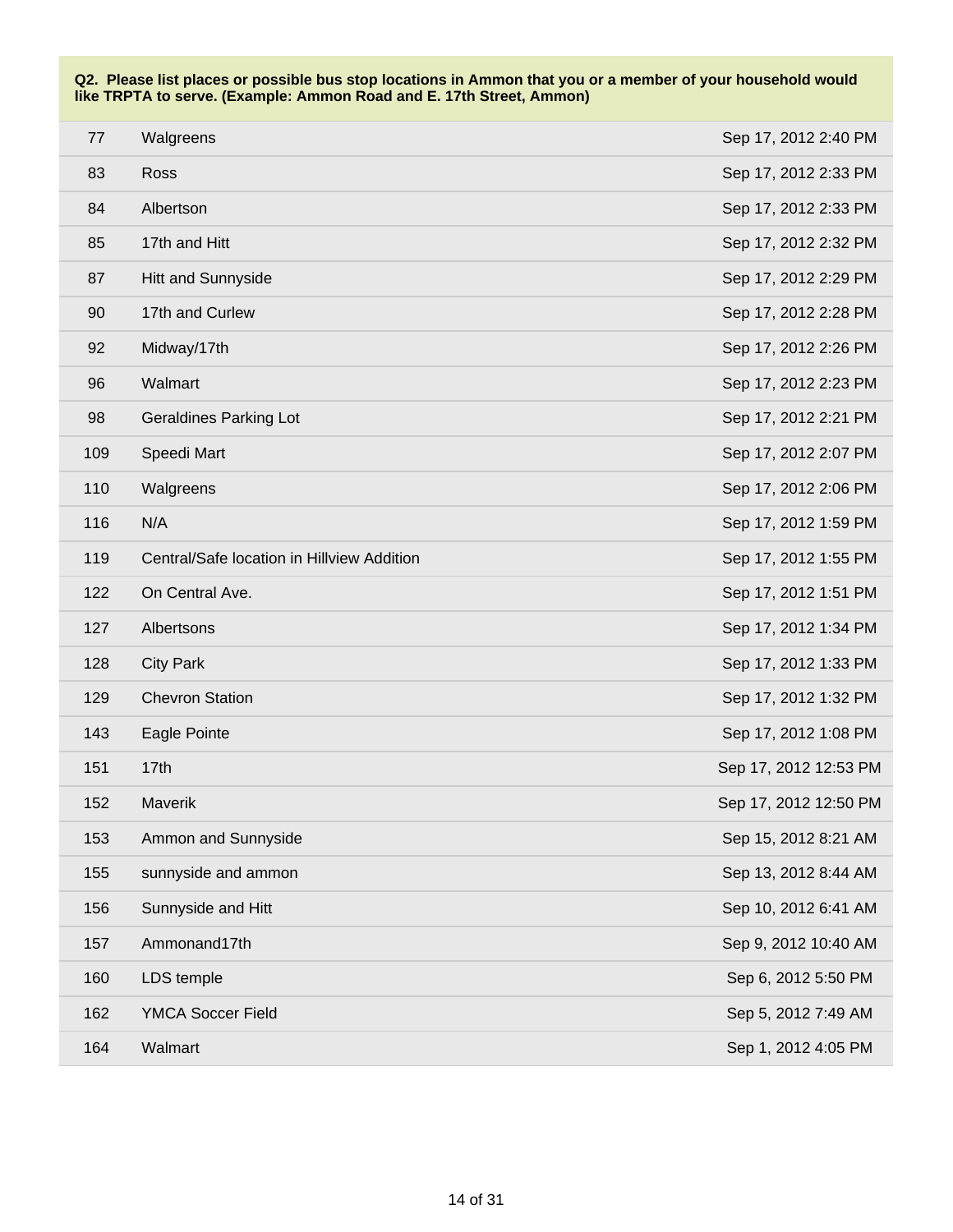| 166              | Melaleuca                       | Aug 31, 2012 9:29 AM  |
|------------------|---------------------------------|-----------------------|
| 169              | Walmart                         | Aug 31, 2012 7:55 AM  |
| 170              | mccowin park                    | Aug 30, 2012 12:39 PM |
| 174              | <b>Retirement Center</b>        | Aug 28, 2012 8:54 AM  |
| 176              | <b>Edwards Theater</b>          | Aug 27, 2012 11:47 AM |
| 177              | by kohl's                       | Aug 26, 2012 3:30 PM  |
| 179              | molen and midway                | Aug 26, 2012 8:36 AM  |
| 181              | The Mall                        | Aug 25, 2012 11:29 PM |
| 182              | 21st St and 45th East           | Aug 25, 2012 3:21 PM  |
|                  | Address/Intersection            |                       |
| $\mathbf{1}$     | 1st & Woodruff                  | Sep 18, 2012 7:56 AM  |
| $\overline{2}$   | <b>Hitt &amp; Curlew</b>        | Sep 18, 2012 7:55 AM  |
| $\sqrt{3}$       | Sunnyside & Stonehaven          | Sep 18, 2012 7:53 AM  |
| $\,6$            | Sunnyside & Midway              | Sep 18, 2012 7:50 AM  |
| $\overline{7}$   | <b>Briar Creek &amp; Midway</b> | Sep 18, 2012 7:49 AM  |
| $\boldsymbol{9}$ | Ammon Rd. & Sunnyside           | Sep 18, 2012 7:45 AM  |
| 12               | Ross & Sunnyside                | Sep 18, 2012 7:40 AM  |
| 18               | Ammon Rd. & 17th St.            | Sep 17, 2012 3:52 PM  |
| 19               | Central & Molen                 | Sep 17, 2012 3:51 PM  |
| 20               | Staffor & Bungalow              | Sep 17, 2012 3:51 PM  |
| 21               | 17th St. & Ammon Rd.            | Sep 17, 2012 3:48 PM  |
| 30               | Hitt Rd. & 1st St.              | Sep 17, 2012 3:35 PM  |
| 31               | Winsor & John Adams             | Sep 17, 2012 3:34 PM  |
| 37               | S. 25th E.                      | Sep 17, 2012 3:22 PM  |
| 42               | S. 25th St.                     | Sep 17, 2012 3:17 PM  |
| 43               | Ammon & Sunnyside               | Sep 17, 2012 3:14 PM  |
| 44               | Ammon Rd. & Brookfield          | Sep 17, 2012 3:12 PM  |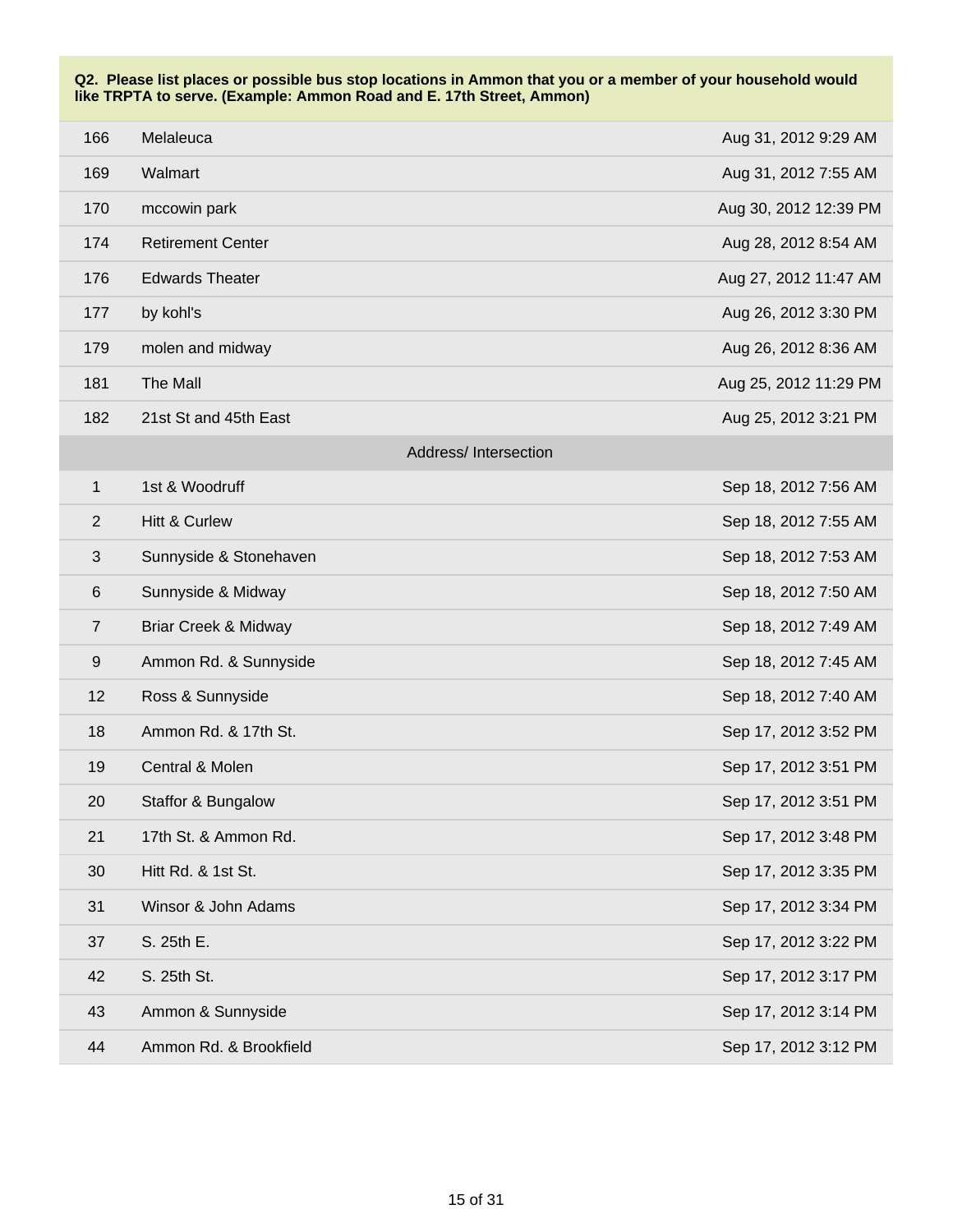| 47  | 45th & 21st               | Sep 17, 2012 3:08 PM |
|-----|---------------------------|----------------------|
| 48  | Geneva & Ross             | Sep 17, 2012 3:08 PM |
| 50  | 17th St. & Hitt Rd.       | Sep 17, 2012 3:07 PM |
| 51  | E. 17th & 45th E.         | Sep 17, 2012 3:06 PM |
| 52  | Midway & Southwick        | Sep 17, 2012 3:06 PM |
| 54  | <b>Ross &amp; 17th</b>    | Sep 17, 2012 3:03 PM |
| 63  | Ammon Rd. & 17th          | Sep 17, 2012 2:54 PM |
| 64  | 17th St. & Curlew         | Sep 17, 2012 2:53 PM |
| 65  | Ammon Rd. & Sunnyside     | Sep 17, 2012 2:51 PM |
| 69  | Ammon Rd. & 17th St.      | Sep 17, 2012 2:47 PM |
| 71  | Ammon Rd. & Sunnyside     | Sep 17, 2012 2:45 PM |
| 72  | Windsor & E. 17th St.     | Sep 17, 2012 2:45 PM |
| 73  | Ammon Rd. & 17th St.      | Sep 17, 2012 2:44 PM |
| 77  | 17th St. & Ammon Rd.      | Sep 17, 2012 2:40 PM |
| 80  | Sunnyside Rd.             | Sep 17, 2012 2:35 PM |
| 83  | Wanda                     | Sep 17, 2012 2:33 PM |
| 84  | 17th St. & Hitt Rd.       | Sep 17, 2012 2:33 PM |
| 86  | Windsor & John Adams Pkwy | Sep 17, 2012 2:29 PM |
| 91  | Ammon Rd. & 1st St.       | Sep 17, 2012 2:27 PM |
| 96  | S 25th E.                 | Sep 17, 2012 2:23 PM |
| 98  | 17th St.                  | Sep 17, 2012 2:21 PM |
| 101 | Ammon Rd. & 17th St.      | Sep 17, 2012 2:19 PM |
| 103 | Hitt Rd. & Sunnyside Rd.  | Sep 17, 2012 2:17 PM |
| 104 | 17th St. & Hitt Rd.       | Sep 17, 2012 2:15 PM |
| 105 | Hitt Rd. & 17th St.       | Sep 17, 2012 2:14 PM |
| 106 | Hitt Rd. & 17th St.       | Sep 17, 2012 2:13 PM |
| 107 | Ammon Rd. & 17th St.      | Sep 17, 2012 2:11 PM |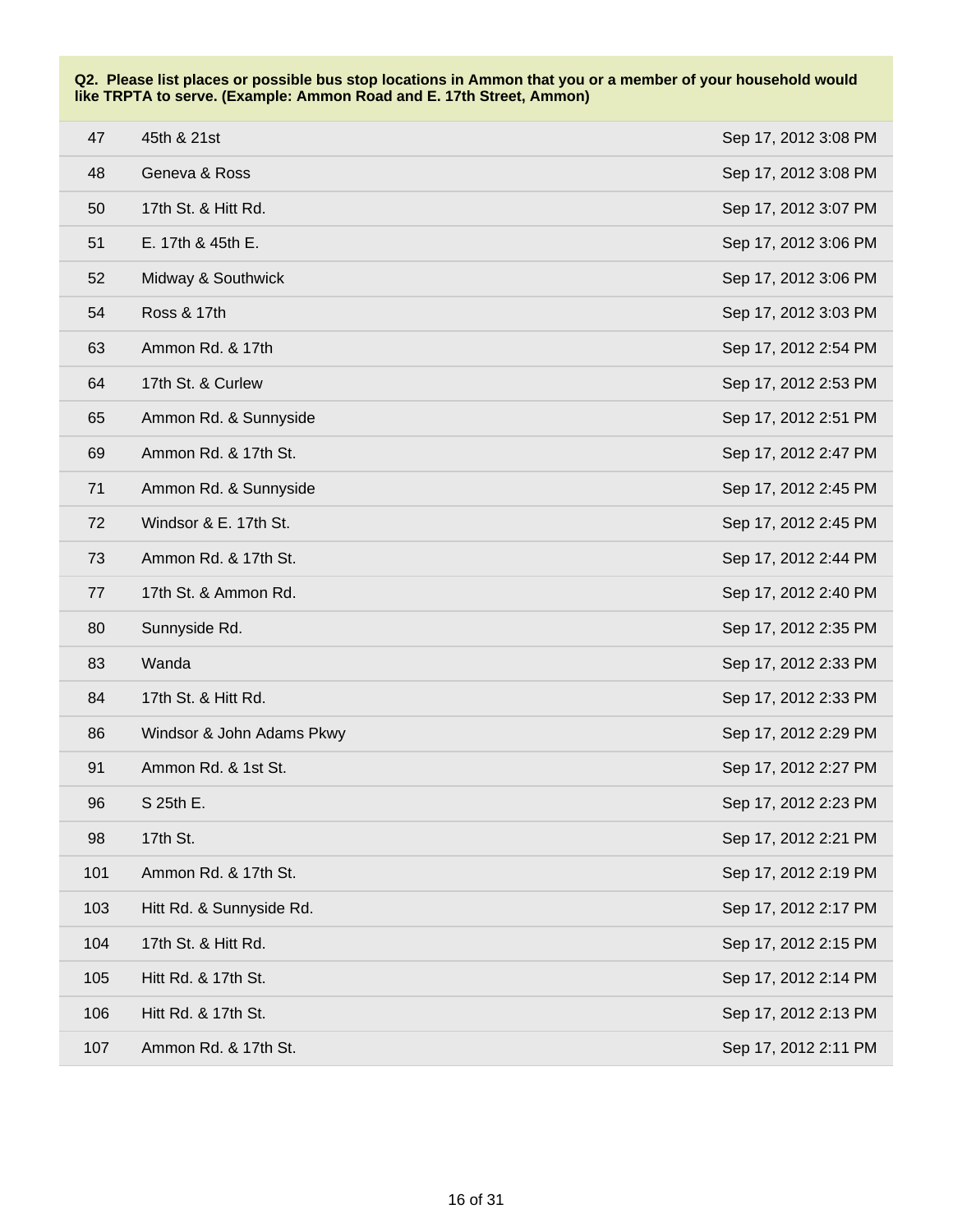| 109 | Sunnyside Rd. & Ammon Rd. | Sep 17, 2012 2:07 PM  |
|-----|---------------------------|-----------------------|
| 110 | Ammon Rd. & 17th St.      | Sep 17, 2012 2:06 PM  |
| 112 | Hollow Dr. & Cross Lane   | Sep 17, 2012 2:04 PM  |
| 113 | Tiebreaker & John Adams   | Sep 17, 2012 2:03 PM  |
| 114 | Ammon Rd. & 1st St.       | Sep 17, 2012 2:02 PM  |
| 115 | Ammon Rd. & 17th St.      | Sep 17, 2012 2:01 PM  |
| 116 | N/A                       | Sep 17, 2012 1:59 PM  |
| 117 | Ammon Rd. & 17th St.      | Sep 17, 2012 1:59 PM  |
| 123 | Hitt Rd. & 25th St.       | Sep 17, 2012 1:39 PM  |
| 124 | Hitt Rd. & 17th St.       | Sep 17, 2012 1:38 PM  |
| 127 | Hitt Rd. & 17th St.       | Sep 17, 2012 1:34 PM  |
| 129 | Hitt Rd. & Sunnyside      | Sep 17, 2012 1:32 PM  |
| 131 | 17th St. & Curlew St.     | Sep 17, 2012 1:30 PM  |
| 132 | Heather Ln. & E. 17th St. | Sep 17, 2012 1:29 PM  |
| 133 | Ammon Rd. & 17th St.      | Sep 17, 2012 1:27 PM  |
| 134 | Ammon Rd. & 17th St.      | Sep 17, 2012 1:24 PM  |
| 135 | 1st St. & Ammon Rd.       | Sep 17, 2012 1:23 PM  |
| 136 | 1st St. & Woodruff        | Sep 17, 2012 1:16 PM  |
| 137 | Stonegate & Judy St.      | Sep 17, 2012 1:15 PM  |
| 138 | Sunnyside Rd. & Hitt Rd.  | Sep 17, 2012 1:15 PM  |
| 141 | Hitt Rd. & Sunnyside      | Sep 17, 2012 1:12 PM  |
| 142 | Ammon Rd. & 1st St.       | Sep 17, 2012 1:09 PM  |
| 144 | Briar Creek Ln. & Windsor | Sep 17, 2012 1:08 PM  |
| 148 | Curlew & 17th St.         | Sep 17, 2012 12:57 PM |
| 150 | Ammon Rd. & 17th St.      | Sep 17, 2012 12:56 PM |
| 152 | Ammon Rd & Lincoln Rd     | Sep 17, 2012 12:50 PM |
| 153 | Ammon and 17th            | Sep 15, 2012 8:21 AM  |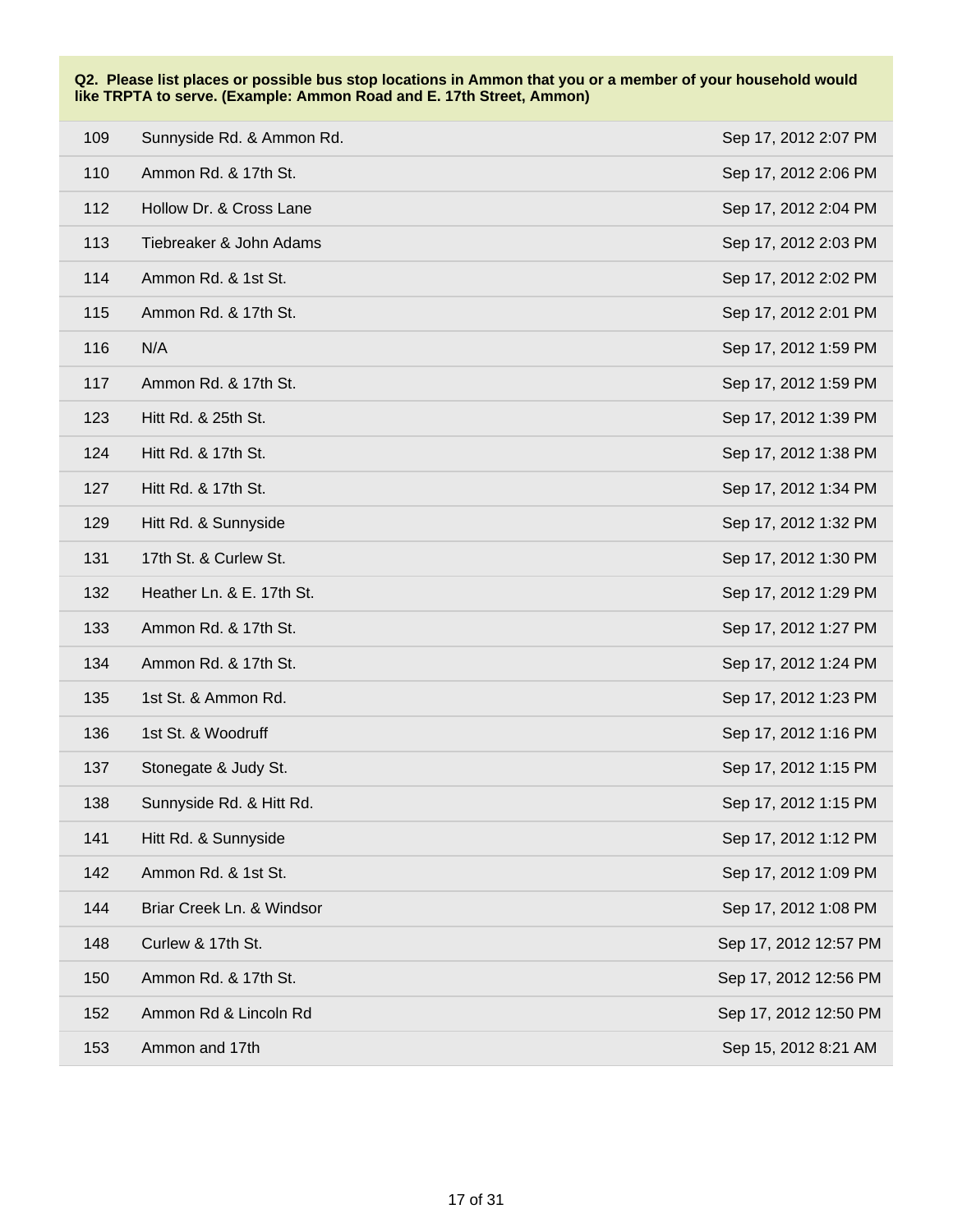**Q2. Please list places or possible bus stop locations in Ammon that you or a member of your household would like TRPTA to serve. (Example: Ammon Road and E. 17th Street, Ammon)**

| 156 | Hitt and 17th                                              | Sep 10, 2012 6:41 AM |
|-----|------------------------------------------------------------|----------------------|
| 163 | All major intersections within one-half mile of each other | Sep 4, 2012 10:43 AM |
| 164 | off Hitt road                                              | Sep 1, 2012 4:05 PM  |
| 168 | Dakota Lane and Winchester                                 | Aug 31, 2012 8:24 AM |
| 174 | Ammon Road                                                 | Aug 28, 2012 8:54 AM |
| 177 | sunnyside and hitt                                         | Aug 26, 2012 3:30 PM |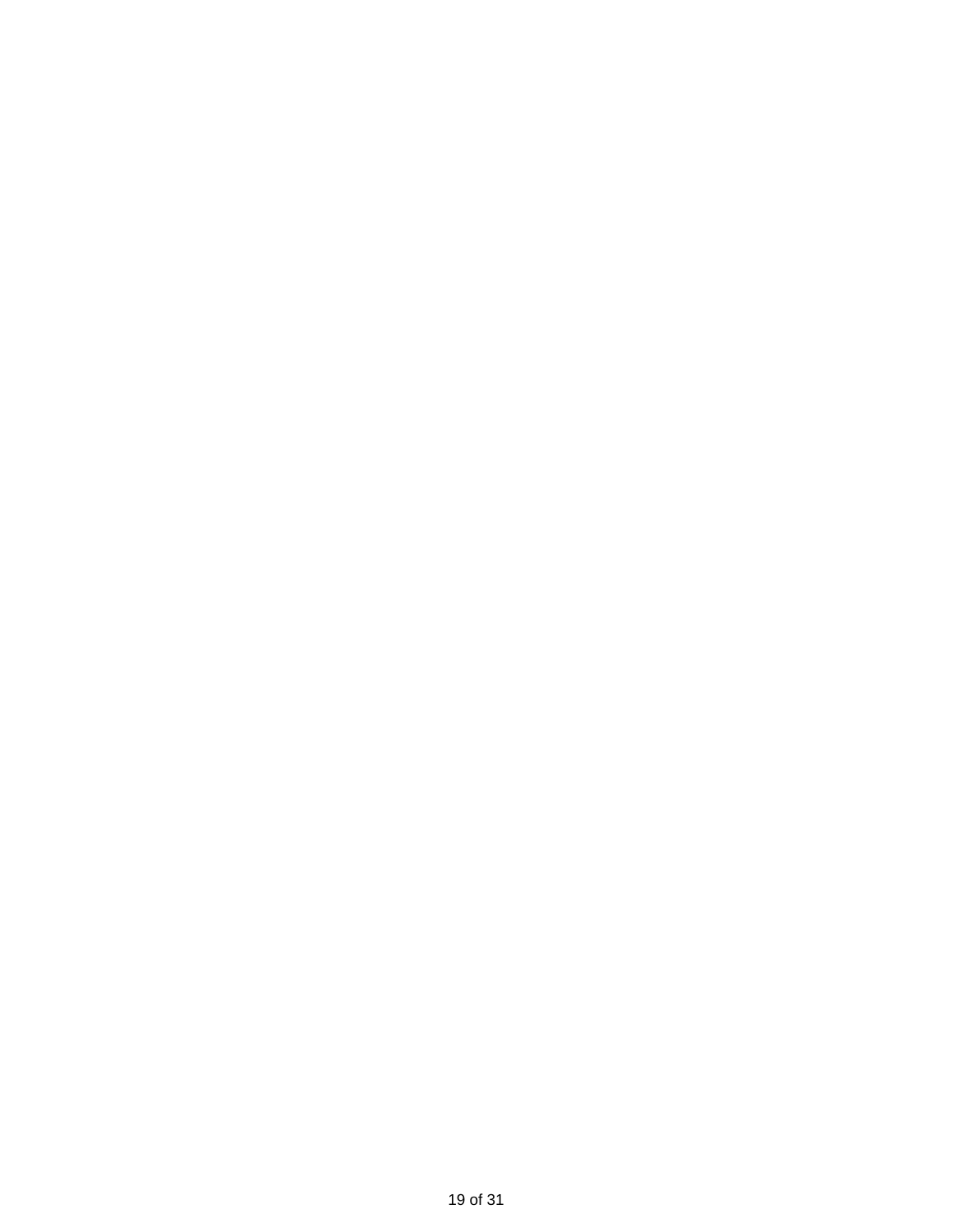| $\mathbf{1}$     | Starting @ 4am to 1am                                                       | Sep 18, 2012 7:39 AM  |
|------------------|-----------------------------------------------------------------------------|-----------------------|
| 2                | 10am to 8pm                                                                 | Sep 17, 2012 3:48 PM  |
| $\sqrt{3}$       | 6 or 7am to 6 or 7pm                                                        | Sep 17, 2012 3:32 PM  |
| 4                | 6am to 10pm                                                                 | Sep 17, 2012 3:28 PM  |
| 5                | 8am to 4pm                                                                  | Sep 17, 2012 3:27 PM  |
| $6\,$            | 10am to 2pm                                                                 | Sep 17, 2012 3:22 PM  |
| $\overline{7}$   | 8pm to 10pm                                                                 | Sep 17, 2012 3:22 PM  |
| $\,8\,$          | 6am to 8pm                                                                  | Sep 17, 2012 3:19 PM  |
| $\boldsymbol{9}$ | 1pm to 4pm                                                                  | Sep 17, 2012 3:13 PM  |
| 10               | 7am to 6pm                                                                  | Sep 17, 2012 3:09 PM  |
| 11               | 7am to 10pm                                                                 | Sep 17, 2012 3:06 PM  |
| 12               | 10am to 4pm                                                                 | Sep 17, 2012 3:02 PM  |
| 13               | 7-10am to 11:30-1:30pm & 4-6pm                                              | Sep 17, 2012 2:47 PM  |
| 14               | 7 a.m. to 6 p.m.                                                            | Sep 17, 2012 2:34 PM  |
| 15               | 6am to 8pm                                                                  | Sep 17, 2012 2:30 PM  |
| 16               | 7am to 9pm                                                                  | Sep 17, 2012 2:23 PM  |
| 17               | Monday- Saturday7am to 7pm/Sundays 8am to noon                              | Sep 17, 2012 2:17 PM  |
| 18               | 6am to 8pm                                                                  | Sep 17, 2012 2:15 PM  |
| 19               | 6am to 6pm                                                                  | Sep 17, 2012 2:10 PM  |
| 20               | 6am to 8pm                                                                  | Sep 17, 2012 2:06 PM  |
| 21               | time/runs to accomodate individuals work schedules, school attendance, etc. | Sep 17, 2012 1:55 PM  |
| 22               | 6am to 10pm                                                                 | Sep 17, 2012 1:15 PM  |
| 23               | none                                                                        | Sep 17, 2012 1:12 PM  |
| 24               | For church services- whenever                                               | Sep 17, 2012 1:10 PM  |
| 25               | 6:00 a.m to 6:00 p.m.                                                       | Sep 17, 2012 12:50 PM |
| 26               | on demand                                                                   | Sep 6, 2012 4:42 AM   |
| 27               | Every two hours from 6AM to 8PM                                             | Sep 4, 2012 10:43 AM  |
|                  |                                                                             |                       |

## **Q4. What should the hours of transportation be? (check all that apply)**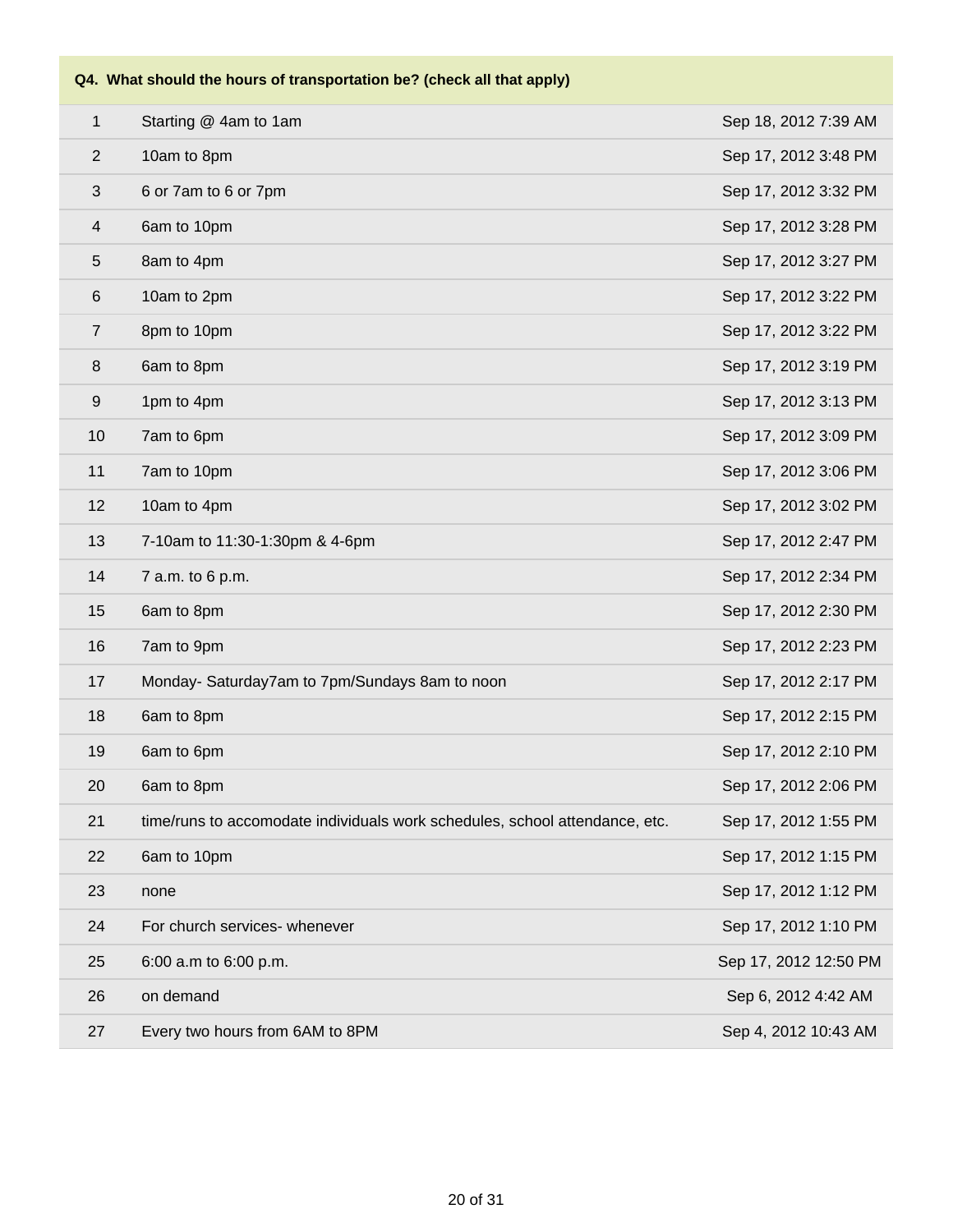# **Q4. What should the hours of transportation be? (check all that apply)** 28 All Day...at least 6am to 8pm Sep 1, 2012 4:05 PM 29 late night-downtown area **Aug 31, 2012 7:49 AM** 30 8:AM to 10:PM **Aug 28, 2012 3:35 PM** 31 I do not plan to use it, but ask users for best times. Aug 25, 2012 11:29 AM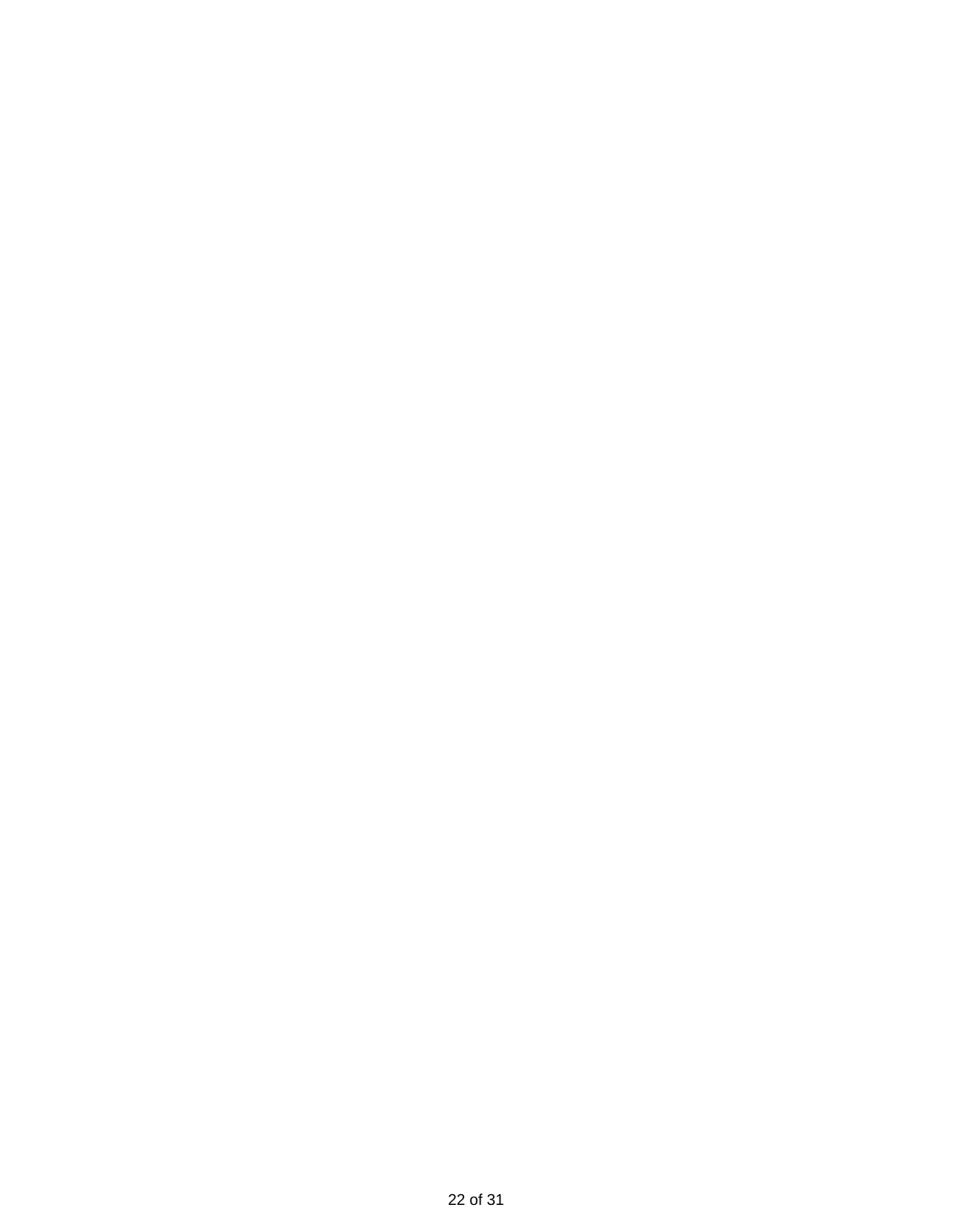| 1              | Passes should be issued. Elderly & disabled free. General public should pay a<br>fee.                                                                                                                                                                                                                                           | Sep 18, 2012 7:56 AM |
|----------------|---------------------------------------------------------------------------------------------------------------------------------------------------------------------------------------------------------------------------------------------------------------------------------------------------------------------------------|----------------------|
| 2              | Utility bills are already too high in Ammon. The cost of a general transit system in<br>Ammon without an associated system in Idaho Falls would be expensive and it<br>would serve no purpose.                                                                                                                                  | Sep 18, 2012 7:52 AM |
| 3              | 17th St. East of Ammon Rd is to dangerous to walk. Ammon Rd from 17th to 1st<br>hasn't any side walks. All these new housing areas need access to<br>transportation.                                                                                                                                                            | Sep 18, 2012 7:49 AM |
| $\overline{4}$ | We do not feel we can answer this survey as you did not say how this would be<br>funded.                                                                                                                                                                                                                                        | Sep 18, 2012 7:44 AM |
| 5              | Expenses here have increased quite enough! It is time to let people be<br>responsible for themselves. There are plenty of alternatives for elderly-family-<br>for instance- neighbors, friends. It's not cost smart.                                                                                                            | Sep 18, 2012 7:43 AM |
| 6              | No! No need! Dont want to pay more taxes for it!!!                                                                                                                                                                                                                                                                              | Sep 18, 2012 7:40 AM |
| $\overline{7}$ | Stops at all major grocery stores, gas stations, post office, the mall, etc.                                                                                                                                                                                                                                                    | Sep 18, 2012 7:39 AM |
| 8              | Why dont you work on getting a post office in Ammon                                                                                                                                                                                                                                                                             | Sep 17, 2012 3:56 PM |
| 9              | I think it would be nice to be able to call if needed. You never know when car is<br>in the garage                                                                                                                                                                                                                              | Sep 17, 2012 3:56 PM |
| 10             | Drivers can decide bus stops                                                                                                                                                                                                                                                                                                    | Sep 17, 2012 3:55 PM |
| 11             | I really dont know because I wont be interested for now. Thanks,                                                                                                                                                                                                                                                                | Sep 17, 2012 3:54 PM |
| 12             | Instead of a transit system it would be nice to install traffic lights at the<br>intersections of Ammon & 1st and Ammon & Lincoln Rd.                                                                                                                                                                                           | Sep 17, 2012 3:54 PM |
| 13             | No more expenses set on our backs!!!                                                                                                                                                                                                                                                                                            | Sep 17, 2012 3:52 PM |
| 14             | At this point I have my own car and I don't know how many others would use it<br>but they need to have a way to get around.                                                                                                                                                                                                     | Sep 17, 2012 3:50 PM |
| 15             | Lynne Seymore & TRPTA think that this area has to have this service just<br>because larger cities do. It is highly impractical for this area. Just look at how<br>empty the TRPTA buses in IF are right now. Federal Funds are what subsidize<br>this service. My tax dollars. Just to "keep up with thte jonse's" Not needed!! | Sep 17, 2012 3:50 PM |
| 16             | We're 77 yrs old and my husband wont be driving much longer. It is very<br>important to be able to have transportation to be independent.                                                                                                                                                                                       | Sep 17, 2012 3:48 PM |
| 17             | There is a bus that stops on stonegate, about 1/2 way down. I have seen this<br>bus several times often walt to sunnyside & back.                                                                                                                                                                                               | Sep 17, 2012 3:47 PM |
| 18             | Dismantle TRPTA! TRPTA is a total government boondogle. The buses I see are<br>almost always empty! What a waste of money!                                                                                                                                                                                                      | Sep 17, 2012 3:46 PM |
| 19             | We need stop lights at 1st & Ammon before transit system.                                                                                                                                                                                                                                                                       | Sep 17, 2012 3:44 PM |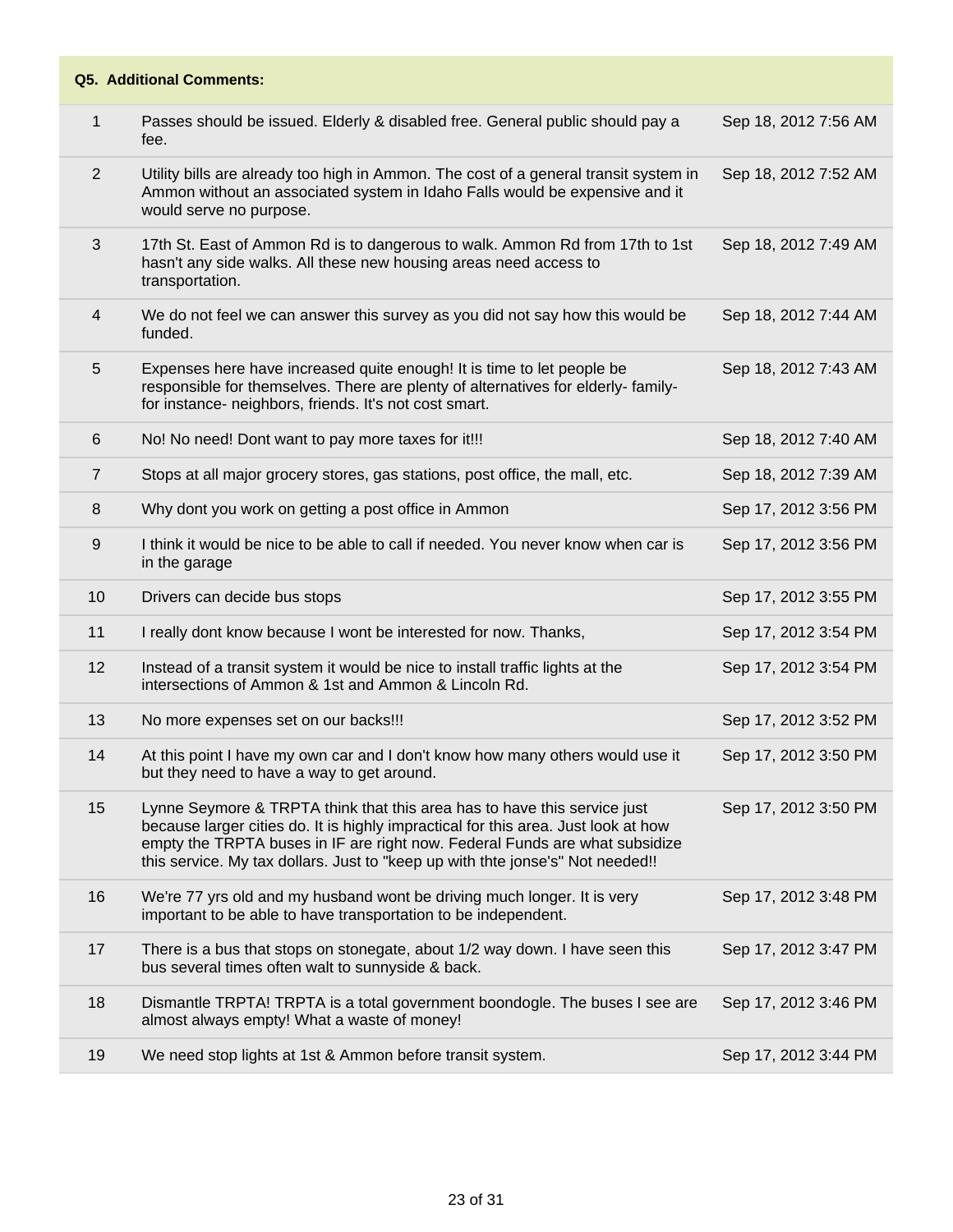| 20 |                                                                                                                                                                                                                                                           |                      |
|----|-----------------------------------------------------------------------------------------------------------------------------------------------------------------------------------------------------------------------------------------------------------|----------------------|
|    | This is not a self-sufficient program. Ammon residents should not be asked to<br>subsidize that which benefits a very small portioin of our population. The fees<br>charged to live in Ammon are already too high.                                        | Sep 17, 2012 3:44 PM |
| 21 | Is TRPTA subsidized by taxes on the local, state or federal levels. Or all three<br>methods of tax collecitons?                                                                                                                                           | Sep 17, 2012 3:43 PM |
| 22 | No one at our house is in need of public transportation.                                                                                                                                                                                                  | Sep 17, 2012 3:42 PM |
| 23 | At this point in time- transportation needs are not on our radar. Nobody in our<br>household is in need of TRPTA                                                                                                                                          | Sep 17, 2012 3:39 PM |
| 24 | We arent in need of this service right now, but ar in our 80's, so we may need it<br>in the near future.                                                                                                                                                  | Sep 17, 2012 3:37 PM |
| 25 | There is plenty of transportation for the elderly by calling the already in place<br>transit systems we sure dont need public transportation. use your budget to<br>reduce utilities if you have so much money left over!                                 | Sep 17, 2012 3:36 PM |
| 26 | I think there should be a transit or bus system for al lthe schools. It would cut<br>down on the traffic on Tiebreaker.                                                                                                                                   | Sep 17, 2012 3:35 PM |
| 27 | They might try with a large van type vehicle and see what amount of people<br>used it. Run it on a schedule but all day. See what happens. Older people might<br>like to get to the senior center or shopping mall. Some younger might not have a<br>car. | Sep 17, 2012 3:34 PM |
| 28 | I can't walk to far so I am limited                                                                                                                                                                                                                       | Sep 17, 2012 3:33 PM |
|    |                                                                                                                                                                                                                                                           |                      |
| 29 | Their are some people who may need rides, that dont have there own<br>transportation.                                                                                                                                                                     | Sep 17, 2012 3:32 PM |
| 30 | Quit spending our money                                                                                                                                                                                                                                   | Sep 17, 2012 3:32 PM |
| 31 | Would very much like public transportation around this area.                                                                                                                                                                                              | Sep 17, 2012 3:31 PM |
| 32 | Possible destinations: Idaho Falls Temple, Idaho Falls Library, Winco, Ammon<br>Walmart                                                                                                                                                                   | Sep 17, 2012 3:29 PM |
| 33 | I am not certain how TRPTA works or operates. I would appreciate some<br>information on it. Thank you. Judy Hebertson- 522-5035.                                                                                                                          | Sep 17, 2012 3:22 PM |
| 34 | Repair Midway so. of Southwick                                                                                                                                                                                                                            | Sep 17, 2012 3:20 PM |
| 35 | If there doesn't seem to be enough people adjust hours as needed.                                                                                                                                                                                         | Sep 17, 2012 3:19 PM |
| 36 | If a transit system comes to Ammon, bus stops should be placed at reasonable<br>places for acces to all.                                                                                                                                                  | Sep 17, 2012 3:18 PM |
| 37 | How much of this are u aholes going to add to our sewer bill for this services.                                                                                                                                                                           | Sep 17, 2012 3:16 PM |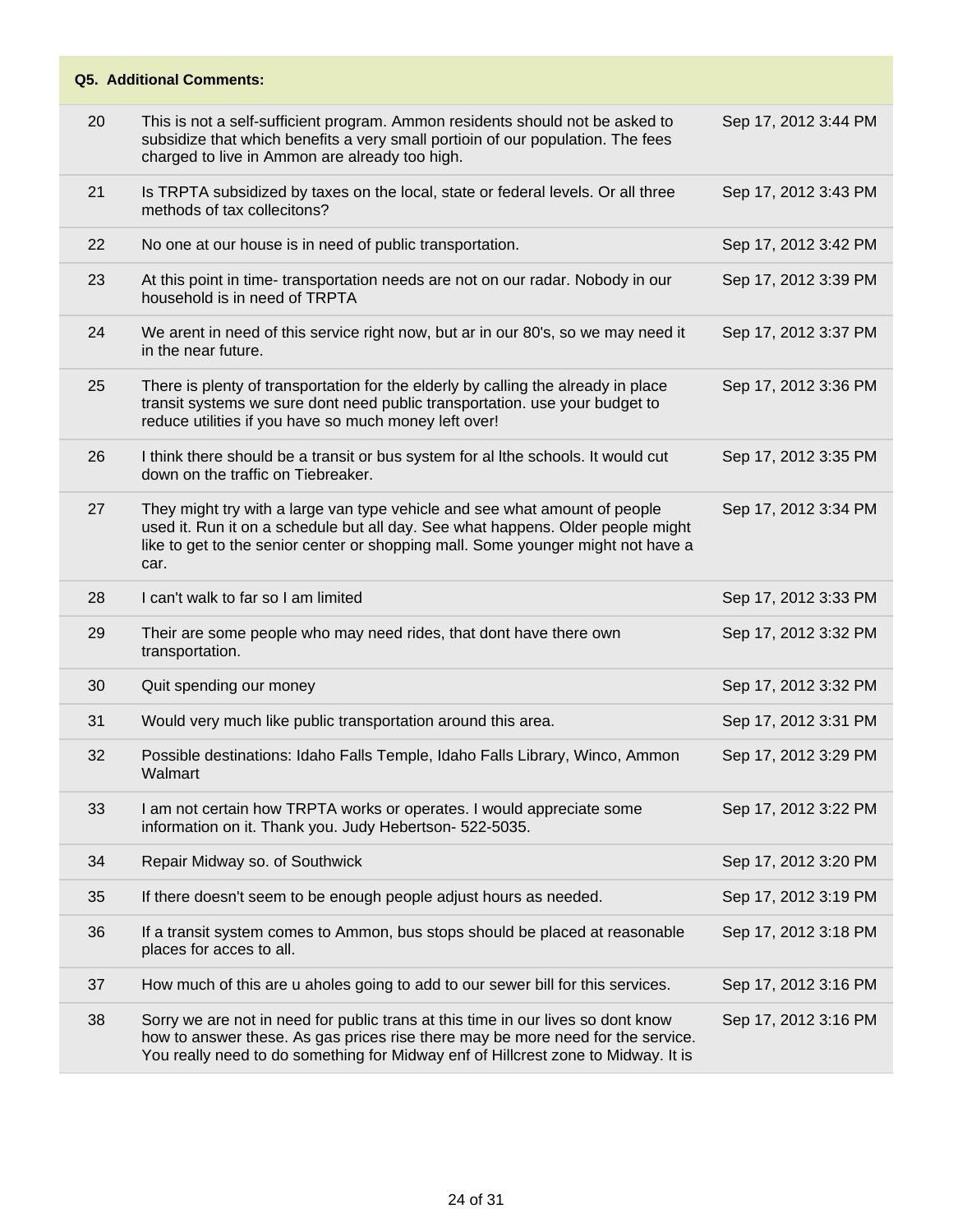becoming dangerous not only for cars and trucks but students trying to get home from Ammon, Sandcreek & Hillcrest.

| 39 | The city of Logan Utah funded a bus system in the late 1980s and early 1990s.<br>See how they did it.                                                                                                                                                                                                                                                              | Sep 17, 2012 3:14 PM |
|----|--------------------------------------------------------------------------------------------------------------------------------------------------------------------------------------------------------------------------------------------------------------------------------------------------------------------------------------------------------------------|----------------------|
| 40 | I think we need a walking path down 17th between Crowley & Ammon                                                                                                                                                                                                                                                                                                   | Sep 17, 2012 3:13 PM |
| 41 | Ammon is too small for a transit system                                                                                                                                                                                                                                                                                                                            | Sep 17, 2012 3:13 PM |
| 42 | The City of Ammon does not enough destinations for transit service within<br>Ammon city limits. Shoppins is within walking distance for apartment dwellers.<br>Peope who live in the foothills can curely afford their own transportation. It might<br>be feasible for Ammon to participate- further- in a transit system serving the<br>greater Idaho Falls area. | Sep 17, 2012 3:10 PM |
| 43 | Ammon is too small for public transportation. Ward members will help each other<br>for transportation needs.                                                                                                                                                                                                                                                       | Sep 17, 2012 3:04 PM |
| 44 | I see no reason to have one. All my neighbors have cars.                                                                                                                                                                                                                                                                                                           | Sep 17, 2012 3:03 PM |
| 45 | I don't think that is a good use of my tax dollars                                                                                                                                                                                                                                                                                                                 | Sep 17, 2012 3:02 PM |
| 46 | Please stop taxing us to death! If someone needs transportation, let them pay for<br>it. The rest of us are broke!!!!                                                                                                                                                                                                                                              | Sep 17, 2012 3:01 PM |
| 47 | My family would not use this service but others may so I will let them speak for<br>themselves about times, locations, etc.                                                                                                                                                                                                                                        | Sep 17, 2012 3:00 PM |
| 48 | It would help my family out a lot!                                                                                                                                                                                                                                                                                                                                 | Sep 17, 2012 2:59 PM |
| 49 | This would help workers get to major crossroads to get to work & shopping.<br>Great idea!                                                                                                                                                                                                                                                                          | Sep 17, 2012 2:58 PM |
| 50 | Stops: Every 2nd block on Ammon Rd., Hitt Rd. & 17th st. Near schools, banks,<br>business district. Frequency of buses traveling the routes might be reduced at<br>certain times but needs to be at lease once every 1/2 hour during busy parts of<br>the day.                                                                                                     | Sep 17, 2012 2:56 PM |
| 51 | TRPTA needs the business. maybe many people need transportation.                                                                                                                                                                                                                                                                                                   | Sep 17, 2012 2:53 PM |
| 52 | I do not use public transportation, and do not feel I know enough about the need<br>to answer this survey.                                                                                                                                                                                                                                                         | Sep 17, 2012 2:53 PM |
| 53 | I have no need for a trans system at this time so I can't answer these questions.<br>Thanks. P.S. My neighbor across the street used the present bus system for her<br>invalid husband and has found it very satisfactory.                                                                                                                                         | Sep 17, 2012 2:51 PM |
| 54 | The system will lose money. This will be reflected in an increased water bill, we<br>don't need it.                                                                                                                                                                                                                                                                | Sep 17, 2012 2:50 PM |
|    |                                                                                                                                                                                                                                                                                                                                                                    |                      |
| 55 | A transit system would be busy. I had to give up driving and my car.                                                                                                                                                                                                                                                                                               | Sep 17, 2012 2:50 PM |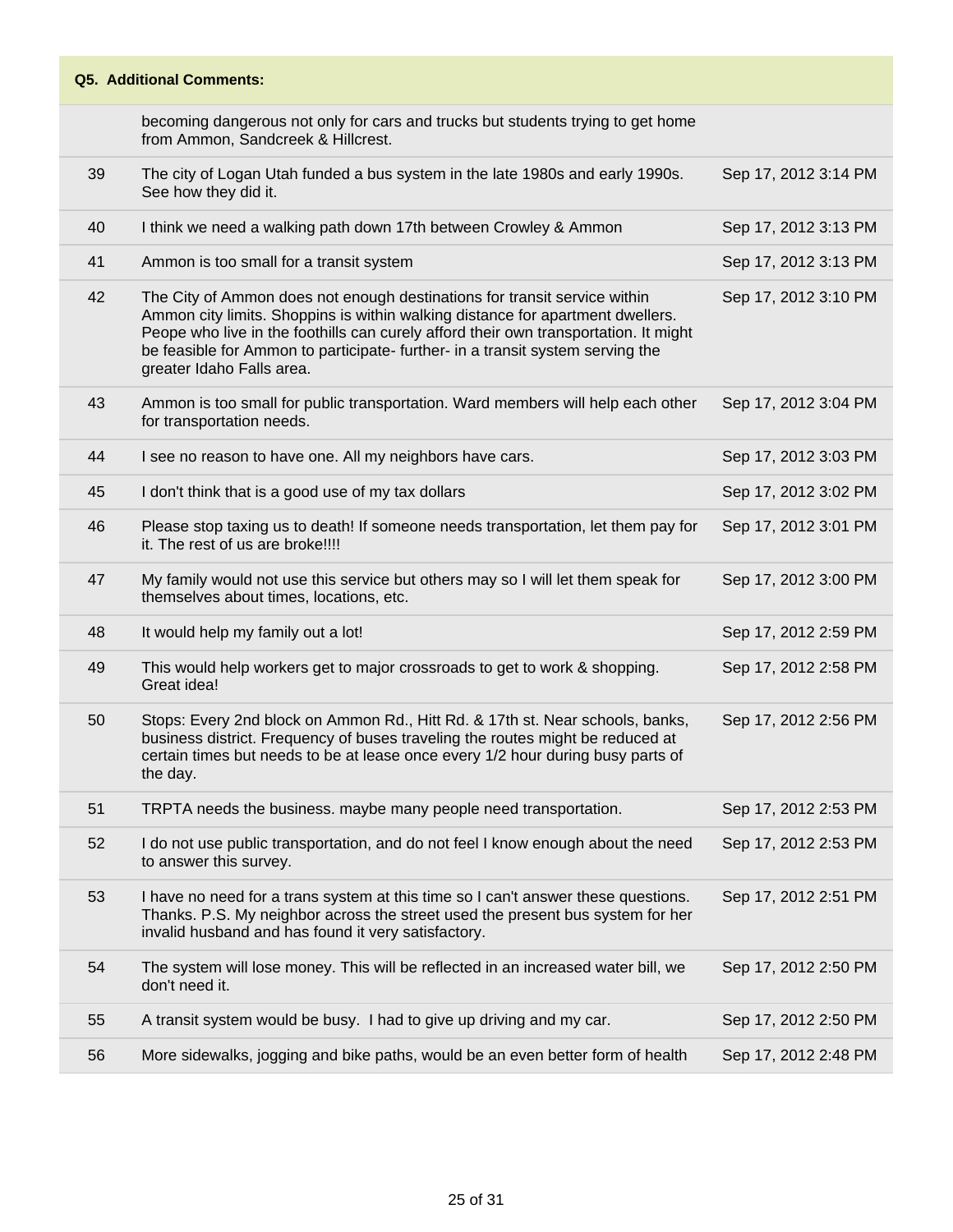|    | public transit.                                                                                                                                                                                                                                                                                         |                      |
|----|---------------------------------------------------------------------------------------------------------------------------------------------------------------------------------------------------------------------------------------------------------------------------------------------------------|----------------------|
| 57 | Look you stupid aholes- Don't raise my rates any more with these stupid ideas!                                                                                                                                                                                                                          | Sep 17, 2012 2:48 PM |
| 58 | Businesses could be offered advertising to attract riders to their stores and<br>services. Destinations: Wal-Mart, the mall, K-mart, Target, Doctors & clininc.                                                                                                                                         | Sep 17, 2012 2:47 PM |
| 59 |                                                                                                                                                                                                                                                                                                         | Sep 17, 2012 2:47 PM |
| 60 |                                                                                                                                                                                                                                                                                                         | Sep 17, 2012 2:46 PM |
| 61 | I would find improvements to bike lanes much more useful to my family than<br>public transit. Wider shoulders on 21 St. S. and Crowley Rd would allow my<br>children to safely ride to school.                                                                                                          | Sep 17, 2012 2:46 PM |
| 62 | Don't plan on using TRPTA.                                                                                                                                                                                                                                                                              | Sep 17, 2012 2:44 PM |
| 63 | I think any stop by the Mall and Walmart would be good.                                                                                                                                                                                                                                                 | Sep 17, 2012 2:44 PM |
| 64 | Stupid teenagers & their boom boxes back & forth all day will never use it!!                                                                                                                                                                                                                            | Sep 17, 2012 2:43 PM |
| 65 | Need question or service to what destinations/ to greater Idaho Falls? airport?                                                                                                                                                                                                                         | Sep 17, 2012 2:43 PM |
| 66 | For those with a need                                                                                                                                                                                                                                                                                   | Sep 17, 2012 2:41 PM |
| 67 | The fare should be no less than 75% of the cost to purchase and run the buses.                                                                                                                                                                                                                          | Sep 17, 2012 2:41 PM |
| 68 | I wouldn't use, but if the poor, elderly & diabled would then that would be okay.                                                                                                                                                                                                                       | Sep 17, 2012 2:40 PM |
| 69 | Due to probable low ridership, taxpayers would likely need to subsidize this<br>service. As a retired taxpayer, we do not want, nor need, additional public<br>services that only serve a few citizens. Federal monies, state monies, county<br>monies, city monies all come out of our pocket. ENOUGH! | Sep 17, 2012 2:39 PM |
| 70 | At this time our family doesn't have a need for this service.                                                                                                                                                                                                                                           | Sep 17, 2012 2:38 PM |
| 71 | I think we should be thinking of ways to save, not spend! On several occasions<br>we have seen 3-5 men doing the job of 1 or 2!                                                                                                                                                                         | Sep 17, 2012 2:35 PM |
| 72 | No opinion - perhaps for elderly and disabled needing transport for Dr. appts,<br>food, clothing M-F all day.                                                                                                                                                                                           | Sep 17, 2012 2:34 PM |
| 73 | I belive TRPTA services would be nice for our area.                                                                                                                                                                                                                                                     | Sep 17, 2012 2:33 PM |
| 74 | I think it is a good idea, I just don't know enough to make an informed decision. I<br>cam from a big city that had a mass transit and there are times after 30 years<br>here that it seems criminal to not have it but after doing without I can't imagine it<br>available either.                     | Sep 17, 2012 2:32 PM |
| 75 | There are too many bus stops for those working at the site! They are every few<br>blocks on 17th St. & traffic has to stop behind them. Can those areas be<br>changed so they are not on the busiest street in town?                                                                                    | Sep 17, 2012 2:27 PM |
| 76 | No needs from my family at this time.                                                                                                                                                                                                                                                                   | Sep 17, 2012 2:25 PM |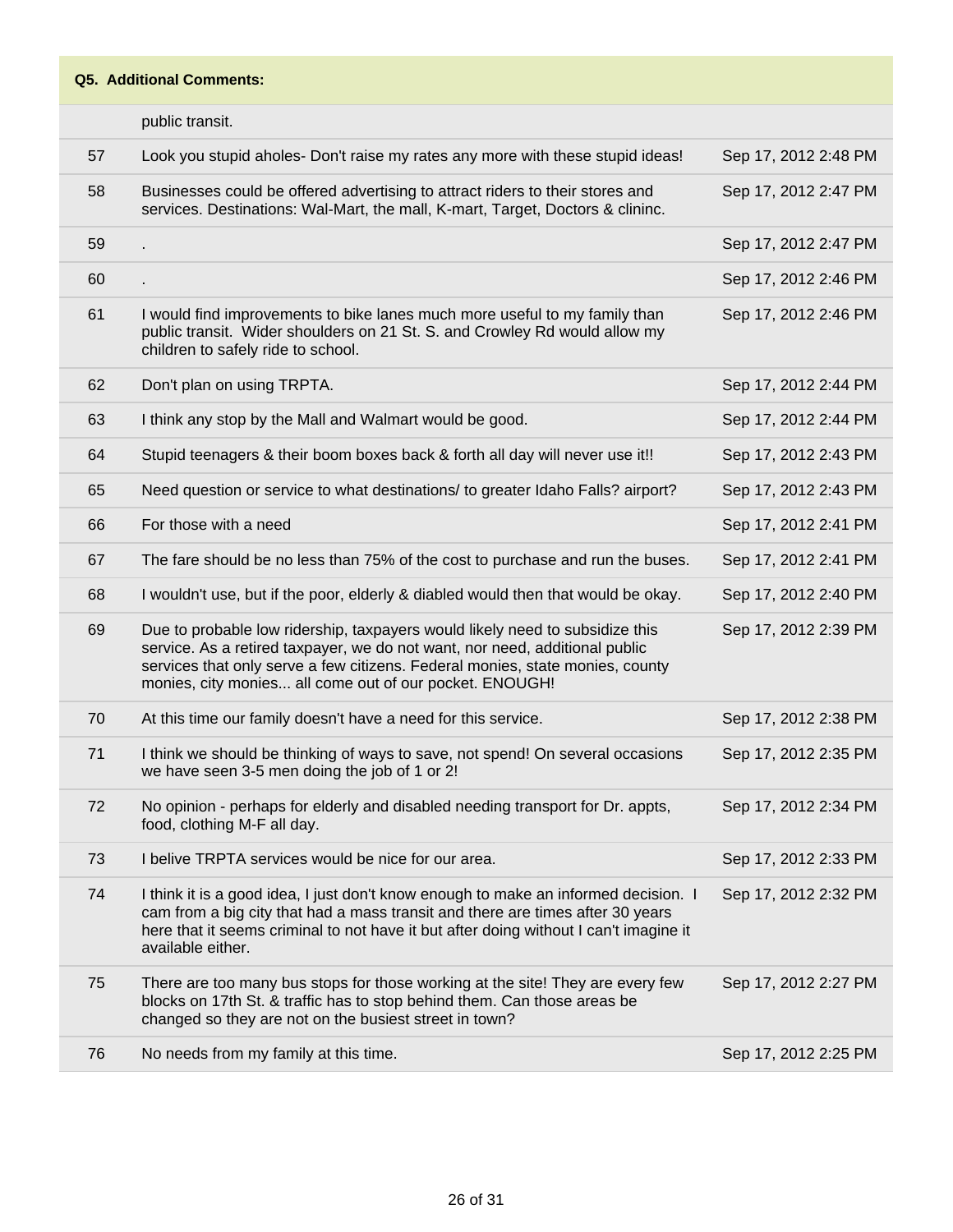| 77 | don't use                                                                                                                                                                  | Sep 17, 2012 2:22 PM |
|----|----------------------------------------------------------------------------------------------------------------------------------------------------------------------------|----------------------|
| 78 | Let's make bike paths. Reduce our need for cars.                                                                                                                           | Sep 17, 2012 2:22 PM |
| 79 | I don't think there are that many people that would ride the bus.                                                                                                          | Sep 17, 2012 2:20 PM |
| 80 | Some public transportation is needed so badly in Idaho Falls and Ammon.<br>Ammos is a beautiful area. We should make it easy to get around.                                | Sep 17, 2012 2:17 PM |
| 81 | I do not see a need for this service. Especially if it rased my utilities                                                                                                  | Sep 17, 2012 2:16 PM |
| 82 | This survey is difficult to answer. 1. Probable routes, because some could be<br>useless. 2. Would there be an increase on our monthly bill? If so how much?               | Sep 17, 2012 2:14 PM |
| 83 | We personally do not need this service at this time, however there are others<br>that probably would find it helpful.                                                      | Sep 17, 2012 2:12 PM |
| 84 | I think every city should have mass transit available to the public, but especially<br>for the poor, elderly and disabled.                                                 | Sep 17, 2012 2:10 PM |
| 85 | put \$\$\$ in stop lights at Ammon Rd. & 1st Street                                                                                                                        | Sep 17, 2012 2:09 PM |
| 86 | I do not feel qualified to answer any of these questions since I can still drive but<br>I'm old so in the future I may need help but I'm not sure of any of the above.     | Sep 17, 2012 2:08 PM |
| 87 | It would help if there very several regular routes thru Ammon i.e. a route in<br>different locations a person could pick up a bus ride.                                    | Sep 17, 2012 2:07 PM |
| 88 | I have a disabled son, who is an adult- Does not drive an auto                                                                                                             | Sep 17, 2012 2:04 PM |
| 89 | Not needed                                                                                                                                                                 | Sep 17, 2012 2:01 PM |
| 90 | Honestly, Ammon is small enough you could walk or ride your bike anywhere.<br>Making the roads safe for these activities would be a higher priority.                       | Sep 17, 2012 2:00 PM |
| 91 | Stops anywhere but around my residence. There is enough loud & noisy traffic in<br>this area. Willow Canyon Drive.                                                         | Sep 17, 2012 1:58 PM |
| 92 | I think that with the expenses (drivers, maintenance, etc.) that the cost for users<br>would probably be too high.                                                         | Sep 17, 2012 1:57 PM |
| 93 | #1 The general public would be welcome too! But the 1st priority should be for<br>the citizens checked. An individual without "wheels" is a prisoner in their own<br>home. | Sep 17, 2012 1:55 PM |
| 94 | To accomadate schedule, work schedule, EITC etc.                                                                                                                           | Sep 17, 2012 1:53 PM |
| 95 | How are tyhey to get to the bus stop?                                                                                                                                      | Sep 17, 2012 1:50 PM |
| 96 | Not sure where to locate a bus stop(s) city wide some may need pick up at their<br>residence.                                                                              | Sep 17, 2012 1:47 PM |
| 97 | Please do not assess any more expenses to our city of ammon payment. We are<br>already deeplyin debt with our sewer, with expenses far exceeding the amount                | Sep 17, 2012 1:46 PM |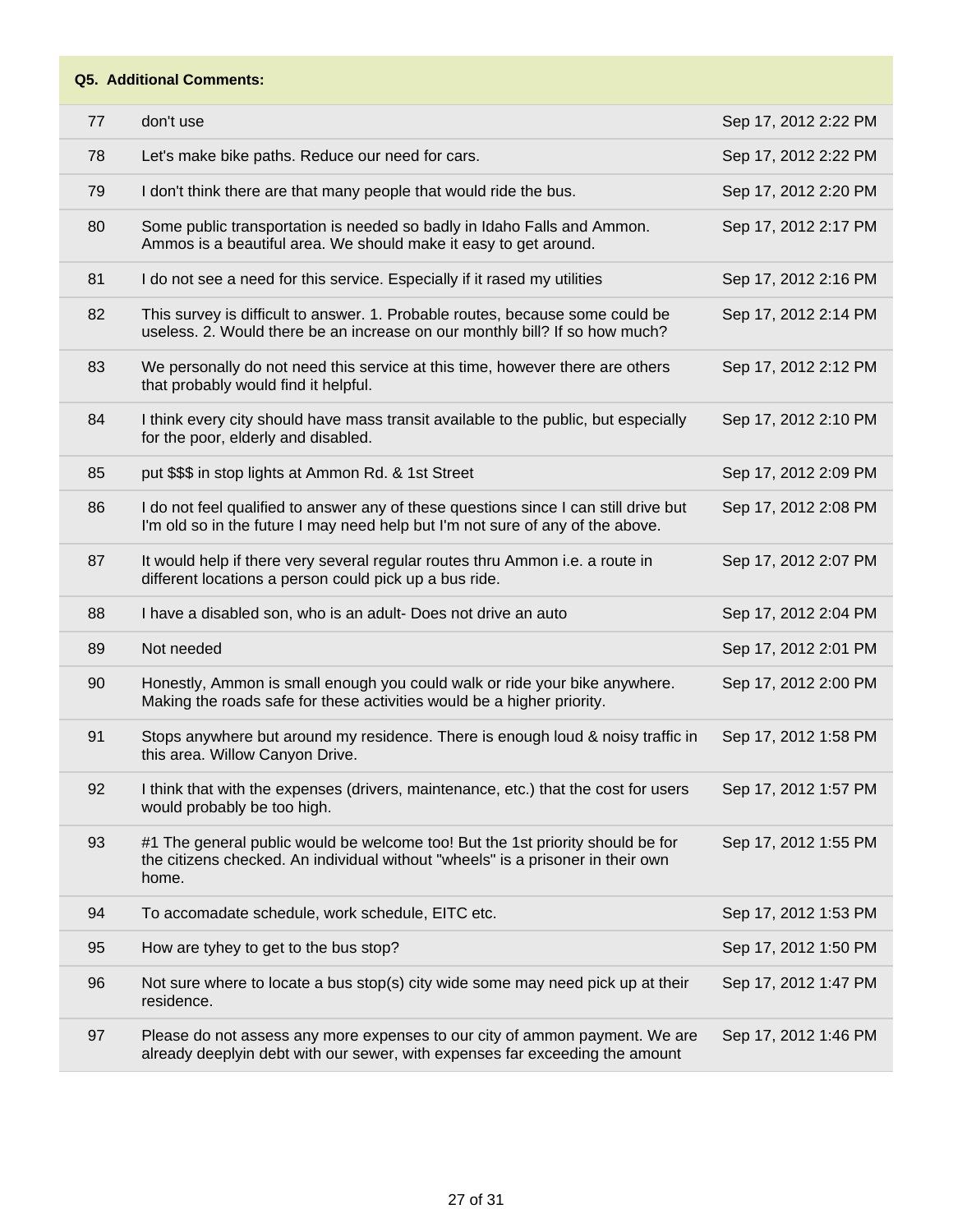first agreed upon. I am deeply opposed to your implementation of a water meter to bill us for eery gallon of water we use. This is a time we need to tighten our budget, not expand it. Look at the example of Idaho Falls when they tried to raise taxes. Ammon residents feel the same way. Now is not a good time to implement costly expenses to our city. Lorraine Bolton

| 98  | We really have no idea                                                                                                                                                                                                                                                                                                               | Sep 17, 2012 1:39 PM  |
|-----|--------------------------------------------------------------------------------------------------------------------------------------------------------------------------------------------------------------------------------------------------------------------------------------------------------------------------------------|-----------------------|
| 99  | There are many people that cannot afford their own transportation. This is a<br>great idea to help our community                                                                                                                                                                                                                     | Sep 17, 2012 1:38 PM  |
| 100 | As we have never used this service I can't answer these questions so I have no<br>opinion. If people use this service and it is needed we are for it.                                                                                                                                                                                | Sep 17, 2012 1:35 PM  |
| 101 | Drug stores, Grocery stores, Doctor's offices, Urgent & Community Care<br>Centers, Mall?! Not all people can drive even if their not old or disabled.                                                                                                                                                                                | Sep 17, 2012 1:34 PM  |
| 102 | It is critical to serve the people who can't drive and people who are ill or<br>disabled.                                                                                                                                                                                                                                            | Sep 17, 2012 1:31 PM  |
| 103 | I would provide an off sidewalk bench & trash can at 17th & Curlew as well as<br>keeping it clean if the service is implemented in our city.                                                                                                                                                                                         | Sep 17, 2012 1:30 PM  |
| 104 | Medicaid will provide if needed. Lets widen roads and have more bike lanes and<br>a turn lane from Ammon Rd. to 49th Rd. on 17th Rd.                                                                                                                                                                                                 | Sep 17, 2012 1:28 PM  |
| 105 | I thought TRPTA was already running in Ammon                                                                                                                                                                                                                                                                                         | Sep 17, 2012 1:25 PM  |
| 106 | Most of the ones in the housing by the time they are unable to drive themselves<br>will need to have service at their doors. They will be unable to walk to a special<br>stop or to carry groceries etc. from a stop home. There are several at this time<br>that have problems walking, especially when it is storming and icy out. | Sep 17, 2012 1:17 PM  |
| 107 | Just my idea                                                                                                                                                                                                                                                                                                                         | Sep 17, 2012 1:15 PM  |
|     |                                                                                                                                                                                                                                                                                                                                      |                       |
| 108 | This would be great, because a lot of my tenants here @ Creekside Apts don't<br>have means of transportation.                                                                                                                                                                                                                        | Sep 17, 2012 1:15 PM  |
| 109 | Stop spending tax payer money on CRAP!                                                                                                                                                                                                                                                                                               | Sep 17, 2012 1:12 PM  |
| 110 | For Monday, Friday & Saturday do 10am-noon, noon-2pm, 2-4 pm, 4-6pm. For<br>Wednesday, Tuesday & Thursday do 10-noon, noon-2pm, 2-4pm,                                                                                                                                                                                               | Sep 17, 2012 1:12 PM  |
| 111 | My household does NOT need the public transportation system. It would have<br>been very helpful had you included the current times & stops as well as what it<br>costs in tax payer dollars to run. Also would have been helpful to know how<br>much use it currently gets.                                                          | Sep 17, 2012 1:02 PM  |
| 112 | I really wasn't sure what to fill out. This really doesn't pertain to us, but I think it is<br>a really good idea that a lot of people could benefit from.                                                                                                                                                                           | Sep 17, 2012 1:01 PM  |
| 113 | Water & sewer rates too high- unhappy                                                                                                                                                                                                                                                                                                | Sep 17, 2012 12:58 PM |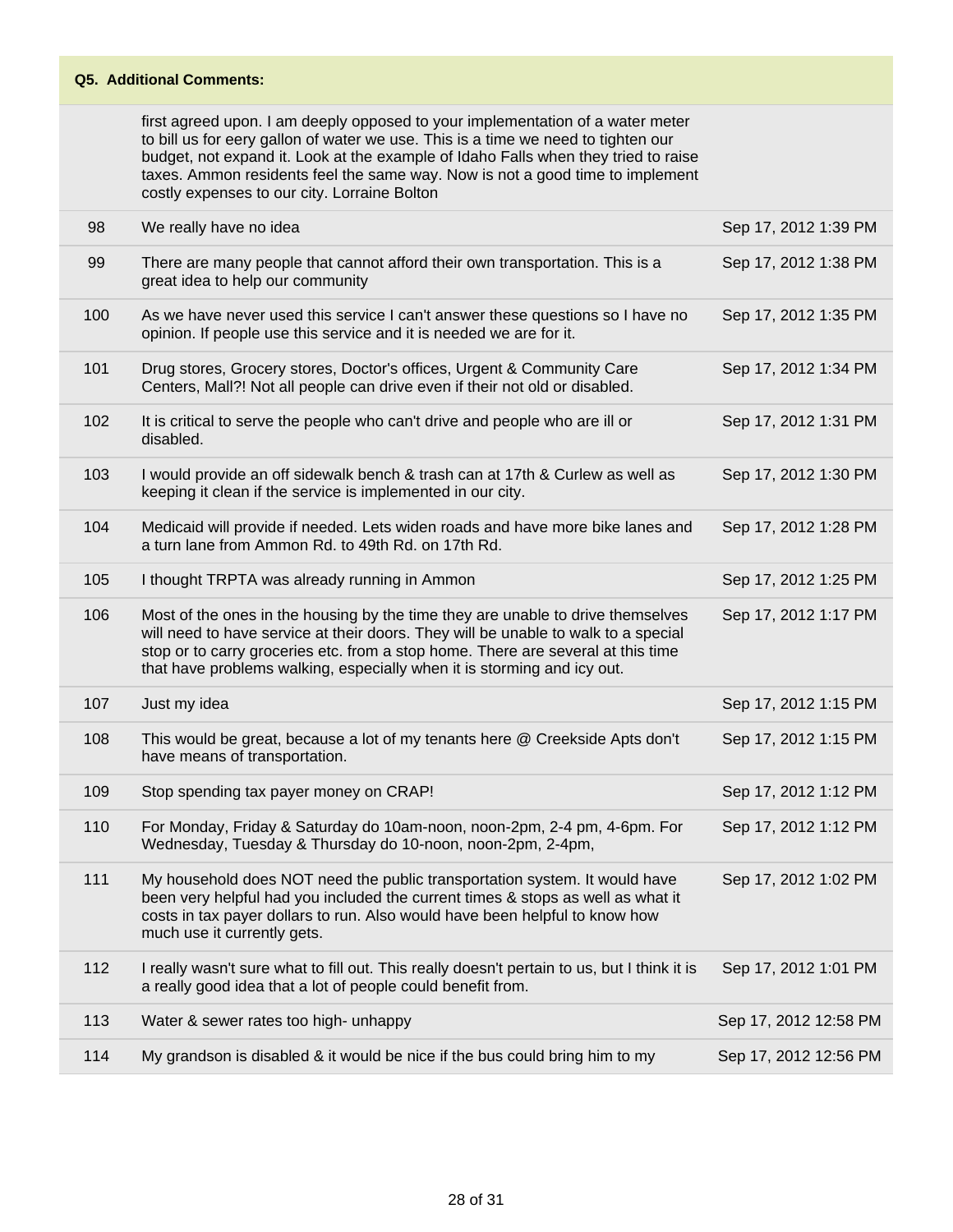house when needed.

| 115 | Also suggests Ammon & Sunnyside and Ross & 17th St.                                                                                                                                                                                                                                                                                                                                                                                                                                                                                                                                 | Sep 17, 2012 12:56 PM |
|-----|-------------------------------------------------------------------------------------------------------------------------------------------------------------------------------------------------------------------------------------------------------------------------------------------------------------------------------------------------------------------------------------------------------------------------------------------------------------------------------------------------------------------------------------------------------------------------------------|-----------------------|
| 116 | We think they need to put stop lights ta the two busy intersections w/ 4-way<br>stops on Ammon Rd!                                                                                                                                                                                                                                                                                                                                                                                                                                                                                  | Sep 17, 2012 12:54 PM |
| 117 | Available for emergencies for elderly or disabled.                                                                                                                                                                                                                                                                                                                                                                                                                                                                                                                                  | Sep 17, 2012 12:54 PM |
| 118 | Why doesn't the City of Ammon have a library? I looked online but I don't want to<br>go all the way to Idaho Falls library.                                                                                                                                                                                                                                                                                                                                                                                                                                                         | Sep 17, 2012 12:53 PM |
| 119 | I do think we need a 4 way stop at Princess and Wanda.                                                                                                                                                                                                                                                                                                                                                                                                                                                                                                                              | Sep 17, 2012 12:52 PM |
| 120 | Don't want my tax money going to a bus system that no one rides. TRPTA is a<br>failure in I.F. The area has many private taxi companies that don't use our tax<br>money and are more efficiant.                                                                                                                                                                                                                                                                                                                                                                                     | Sep 17, 2012 12:51 PM |
| 121 | Door to Door for Elderly would be nice.                                                                                                                                                                                                                                                                                                                                                                                                                                                                                                                                             | Sep 14, 2012 8:35 AM  |
| 122 | Ammon does not need a bus system. It's a waste of my tax money. No one rides<br>it in IF. and it is a failure. The area has many private taxi companies that are<br>more efficient than a bus with 1 rider. Private taxi service also runs more hours a<br>day than TRPTA. I don't want to pay for a bus service that the city of Ammon<br>does not need and my tax money does not support a private taxi that does a<br>better job.                                                                                                                                                | Sep 12, 2012 9:15 PM  |
| 123 | Great Job blocking the entire length of 45th St. for weeks at a time. I Love<br>spending twice as much money on gas every week to get to work. Your<br>construction manager is MORON! I hope the city saved our tax money at the tax<br>payers expense in fuel and additional pollution so the city could look like they<br>saved tax money by blocking the entire length of 45th street.                                                                                                                                                                                           | Sep 10, 2012 6:41 AM  |
| 124 | More bike trails                                                                                                                                                                                                                                                                                                                                                                                                                                                                                                                                                                    | Sep 7, 2012 4:08 PM   |
| 125 | In Bolivia we were served by minivan and small buses rather than big city buses.<br>It was convenient, economical and the stops were in neighborhoods as well as<br>shopping/business districts. They also had a taxi service called a truffi that<br>functioned like a bus. It left from a central location and went to other cities. You<br>purchased a seat in the taxi for the location. The truffis didn't have set departure<br>times but left when they were full. Contact me for further info 208-881-9925. I'm<br>legally blind and would welcome a public transit system. | Sep 6, 2012 5:50 PM   |
| 126 | With low population density and a lack of significant generators, I do not believe<br>that fixed-route transit service in Ammon is viable. Paratransit is the only thing<br>that makes sense to me. I don't want to see bunch of taxpayer subsidized<br>empty or mostly empty busses running around Ammon, but that's exactly what<br>we'll have with fixed-route service. The demographics and layout of the<br>community just don't support it.                                                                                                                                   | Sep 6, 2012 4:42 AM   |
| 127 | This is a huge need in this area                                                                                                                                                                                                                                                                                                                                                                                                                                                                                                                                                    | Sep 5, 2012 7:49 AM   |
| 128 | think it wouldn't be used enough at this time to warrant the expenditure. what we<br>do need is a "ross Park" for our area. if you haven't checked out the one in                                                                                                                                                                                                                                                                                                                                                                                                                   | Sep 5, 2012 7:25 AM   |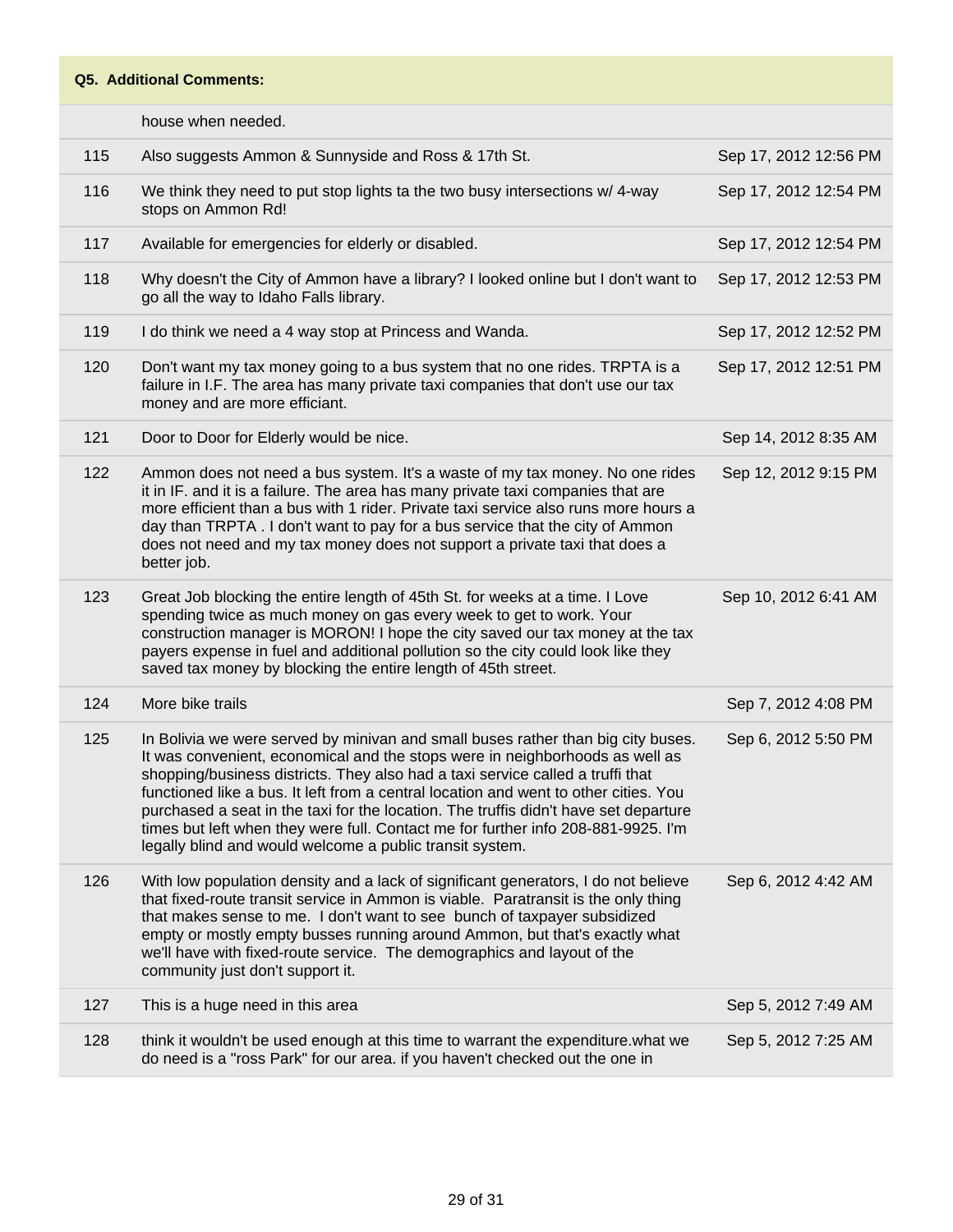## **Q5. Additional Comments:** pocatello or similar one in rexburg, that is what we need. it would pay for itself. lots of i.f./ammon people go there daily. 129 Although a comprehensive public transportation system would be nice for the Ammon/Idaho Falls area, I don't think that this is something that we can afford at this time. Unless such a system could pay for itself, I would not support it. Instead, I would prefer safe bike and pedestrian walkways that connect all areas of Ammon. For example, there currently is no safe way for residents of Quail Ridge, Hawks Landing, Woodland Hills, Courtland Ridge, etc. to commute by bicycle or walking outside of their neighborhoods. Bike paths and sidewalks along the major arterials would be benefit Ammon residents. Also, there currently are many government funded private transportation companies that provide services to the disabled. Sep 4, 2012 8:14 PM 130 I personally am a family of 3. We are young and newly married. We have 2 cars and are in no need of TRPTA transportation. However, I know that there are quite a few elderly people in our area that might benefit from TRPTA. Sep 4, 2012 9:33 AM 131 I think if you're going to do a bus system it has to run all day, and I just don't

- think it would be supported that well. It also needs to stop in actual neighborhoods. Go to the Mall, Walmart, Kohls, the Movie Theater also possible stops down 17th also. I just don't see the city of Ammon having the resources to make this work without significantly raising taxes...I don't see people here giving up their cars easily either. I remember living in Logan when they implemented the busing system there...it took a long time for people to start using it, its a part of the community now and is used regularly, but traffic is horrific in Logan so I don't think its used enough. Sep 1, 2012 4:05 PM 132 certainly not worth the tax burden Aug 31, 2012 5:36 PM
- 133 The number of Ammon residents that would utilize this service would be minimal. The cost of offering this service would not be justified. Aug 31, 2012 3:29 PM 134 we have benches outside and also a place inside to watch and wait. public restrooms also available. Aug 31, 2012 2:11 PM 135 We would be very interested in using a public transit system to commute to and from work. Aug 31, 2012 9:29 AM 136 I can't offer suggestions on a service I will not use but I have seen elderly neighbors use the service and I prefer that they have transportation than to see some of them still trying to drive. Aug 31, 2012 8:27 AM 137 The on demand buses available have been a valuable service but the costs make them unreasonable for frequent use. A regular bus stop available out near the Eagle Point housing complex would be beneficial for the community. Aug 31, 2012 8:24 AM 138 I would love to be able to use a transporation system instead of having to use my car for everyday shopping Aug 31, 2012 7:55 AM
- 139 An upscale bus system with higher rates could tap into a new demographic that could use the transportation for shopping, entertainment, and recreation in the Ammon/Idaho Falls area while still being cheaper than using a car Aug 31, 2012 7:49 AM